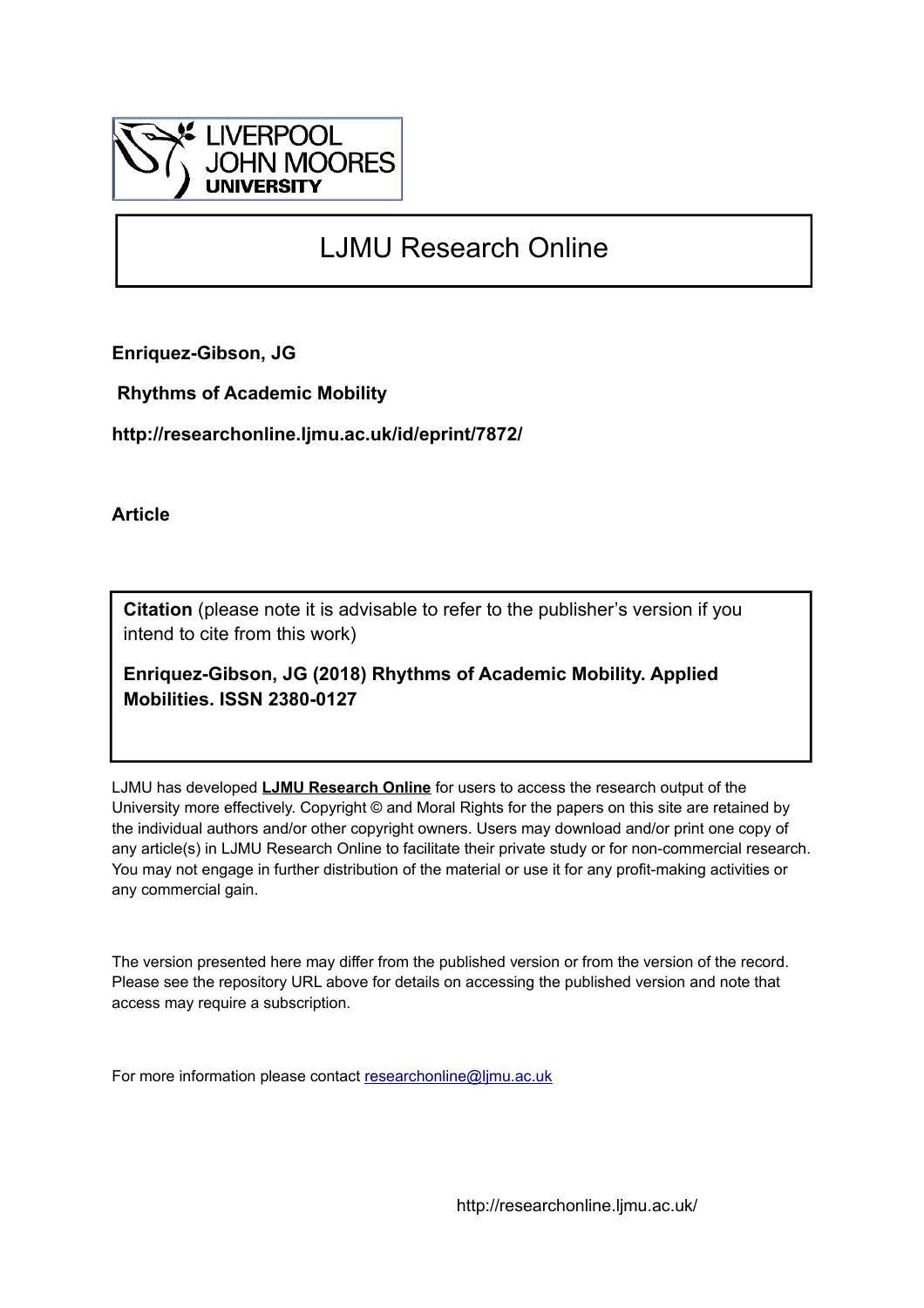# **Rhythms of Academic Mobility**

# Judith Enriquez-Gibson

*School of Education, Liverpool John Moores University, Liverpool, UK*

ORCID: 0000-0002-3868-1003

[j.g.enriquezgibson@ljmu.ac.uk](mailto:j.g.enriquezgibson@ljmu.ac.uk)

0151 231 5292

WORD COUNT: 7,303

# **Disclosure Statement**

There is no financial interest or benefit that has arisen from this work.

## **Biographical note**

Judith Enriquez-Gibson is a Senior Lecturer in Education Informatics at Liverpool John Moores University, UK. In her work, education and technology relations and related topics, such as mobilities and literacies, are always informed by practice-oriented approaches.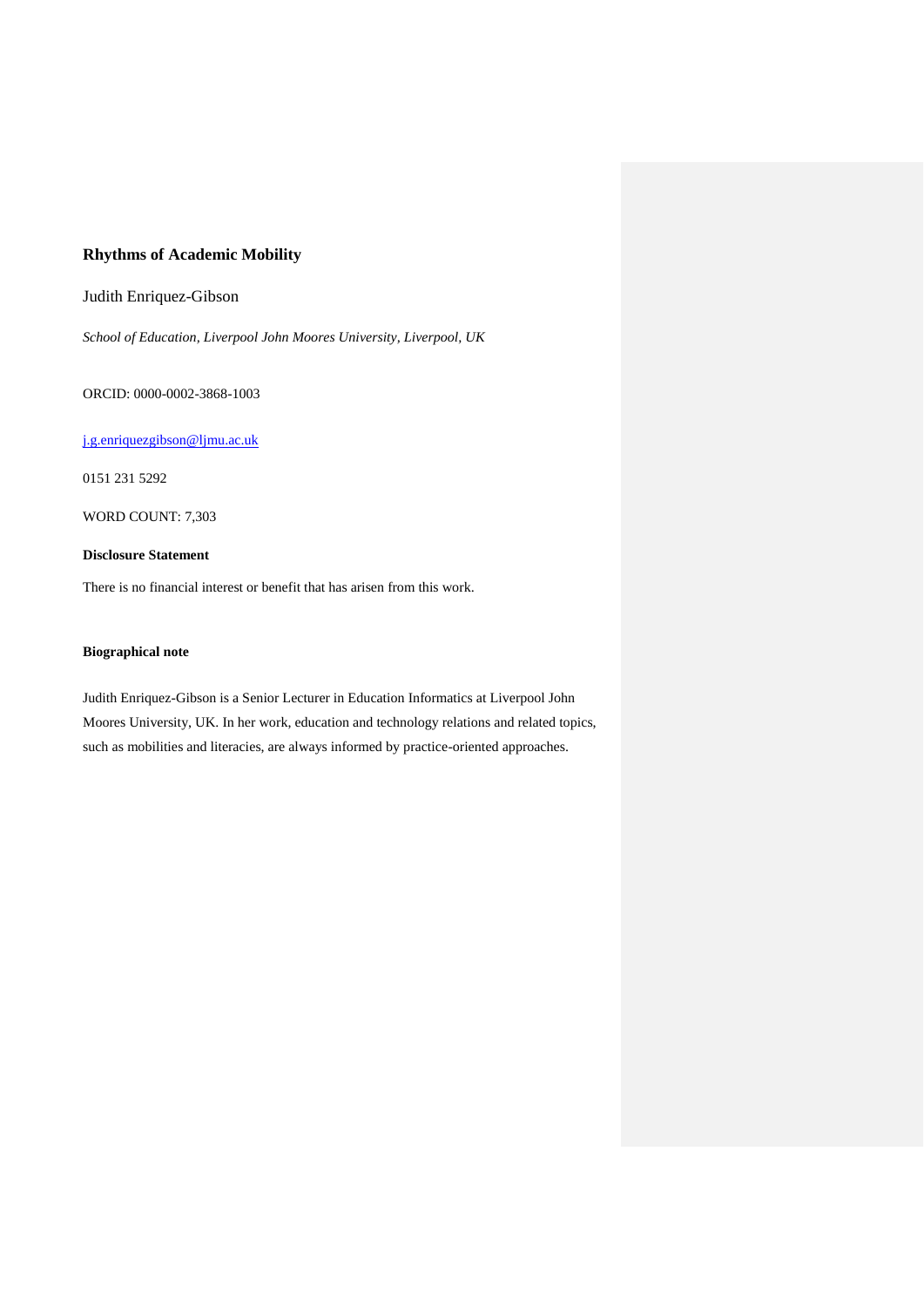## **Rhythms of Academic Mobility**

Academic mobility has been discursively circulated in at least two ways: as the cause of transnational identity capital and as the resource for knowledge transfer worldwide. Instead of a preoccupation with neoliberalist and human capital accounts, this article offers a rhythmic perspective and analysis that shifts the matter of academic mobility away from a purely discursive frame of reference. It explores the rhythms of a mobile and migrant academic in an auto-ethnographic and everyday account of human-body encounters. It engages with the unintended realities of the body as the border, especially when it comes to ethnicity and place of origin.

Keywords: academic mobility; rhythmanalysis; non-EU/UK migrant; academic migrant; corporeality

### **Introduction**

There has been growing interest and attention, particularly in comparative education, on the policy models and contemporary conditions that drive 'knowledge diaspora' and deploy migrant academics. This is jointly orchestrated by the intensity of academic mobility and the highly marketised higher education institutions that mobile academics serve. There is an obvious emphasis on the economic value of academic mobility. Terri Kim and other scholars of comparative education have explored and discussed the emergence and politics of academic mobility in various policy contexts within neo-liberalist ideologies and global market initiatives. Academic mobility has been discursively circulated in at least two ways: as the cause of transnational identity capital (Kim 2009; 2010) and as the resource for knowledge transfer worldwide (Fahey and Kenway 2010). Instead of a preoccupation on the institutional and social effects of this global phenomenon, the focus of this article is small in its scale but pivotal in its considerations. It extends the neo-liberalist and human capital accounts of academic mobility and transnational identity capital towards non-economic deliberations and through everyday accounts that are closer to the social and material realities of human movement. In epistemological terms, it invites further consideration of the links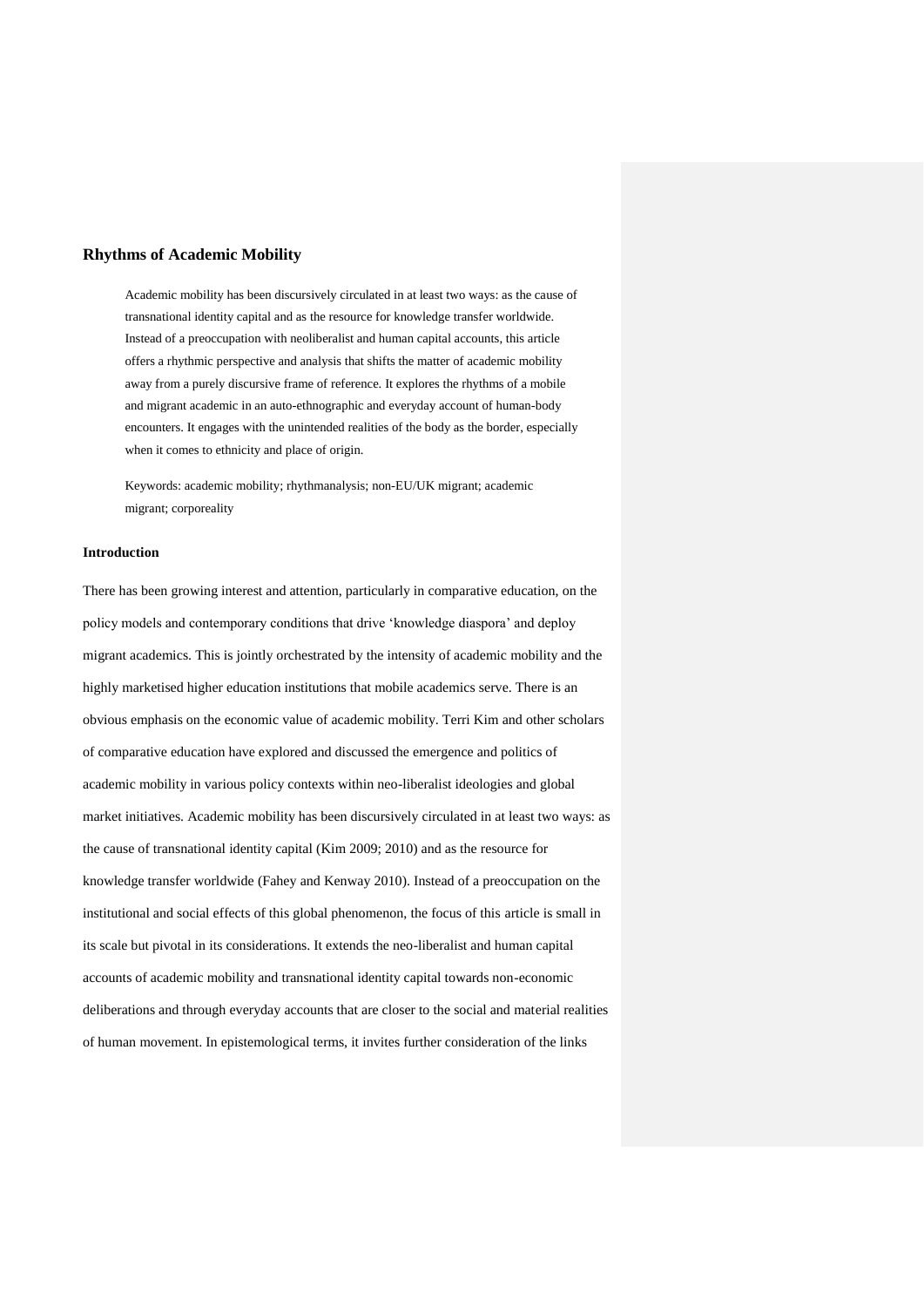between mobility and identity beyond the intellect. In ontological terms, it draws attention to how the identity of a mobile academic is bodily inscribed, assigned by places, perceptions and impressed by others, namely, local citizens and fellow border crossers. In pedagogical terms, it provides the everyday of an auto-ethnographic self as a locus of alternative considerations and topics for discussion about globalisation, cosmopolitanism, migration, and education studies and research. In its boundary work, this article does two things: to align the global and human capital accounts of academic mobility to human and everyday accounts of movement; and to draw attention to my everyday accounts as 'moments' in Lefebvrian sense, that is, as the lived space-time of the body in terms of repetitions, degrees of alienation and the modalities of presence and absence (Butler 2012). Alienation is central in Lefebvre's social theory and expresses the material experience of mobility that is always partial and susceptible to disordering by counter-rhythms and collateral realities. 'Collateral realities are realities that get done incidentally, and along the way' (Law 2013, 156), and for the most part, they are done unintentionally. In order to gain insights into the affective and embodied rhythms of being an academic migrant and a visa holder, I engage with Lefebvre's (2004) rhythmanalysis. Lefebvre's project on rhythmanalysis, which has an analytical focus on the rhythmic and repetitive, has yet to be placed at the forefront of comparative education, transnational or mobility studies.

In the next section, I propose an approach to academic mobility that locates the body at the centre of an auto-ethnographic inquiry. It grounds the politics of mobility described by Cresswell (2010) in terms of the rhythms of the everyday drawn from Lefebvre's rhythmanalysis. It argues that a corporeal account is important for understanding the speed, frictions, and feelings that are experienced as a mobile subject moves. Its inquiry adapts the six elements of mobility introduced by Cresswell (2010) by framing and following the body's movements and encounters in particular moments. Finally, it articulates and reveals the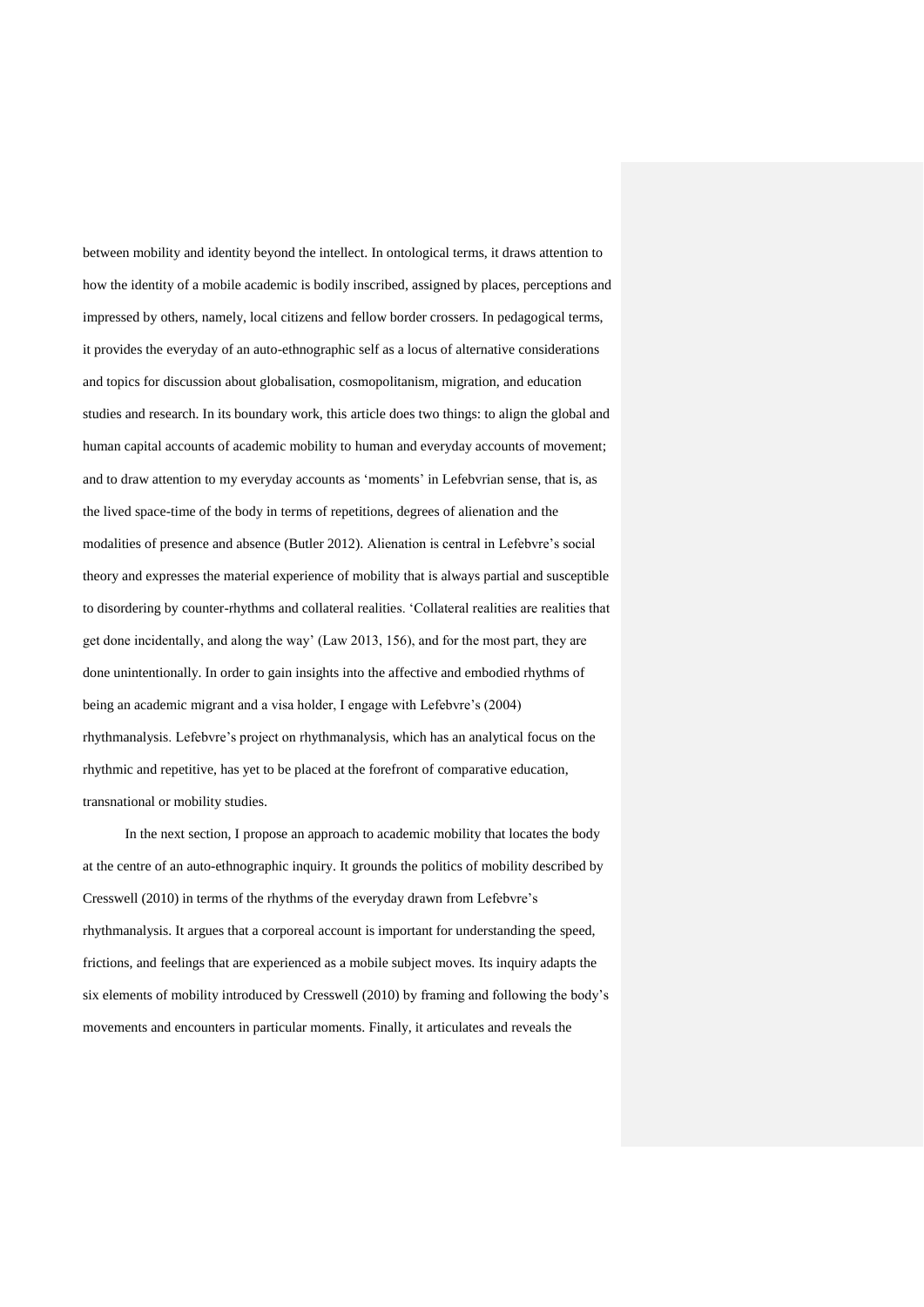boundary work done by myself and what it corporeally means to move as an academic migrant. I conclude by emphasising the friction of being othered or othering that is experienced through the body whilst on the move as a mobile academic. The rhythmic effect is that of an alienation of becoming an internalised other and a realisation that the indelible collateral reality of my academic mobility is my own identity that could not escape an essentialised notion or singularity. The insistence to construct a singular identity through biometric data records through my body becomes the border that defines the rhythm of the boundary work that a highly-skilled migrant academic like me must cross in relation to the politics of my body-on-the-move.

#### **Lefebvre and rhythmanalysis**

Henri Lefebvre is the thinker behind the theory of rhythmanalysis, a concept that has remained relatively marginal compared to the works of his contemporaries. Rhythamanalysis is about rhythms. 'Everywhere where there is interaction between a place, a time and an expenditure of energy, there is rhythm' (Lefebvre 2004, 15). Rhythms are repetitions that are both linear and cyclical and unfold in a multiplicity of presences and differences. The significant contribution and starting point of rhythmanalysis is the human body, which I position at the centre of academic mobility in this auto-ethnographic account. The rhythmic perspective is further situated and embodied with Lefebvre's notion of the everyday. The meaning of the everyday is two-fold: first, it refers to the mundane, the day-to-day, and second, it is also the repetitive happenings of the everyday. The everyday is enacted most evidently with the body. In fact, the body, Lefebvre argues, is the metronome of everyday life. This means that the body is the point of contact of the corporeal and mechanistic rhythms and also of the mobile and static moments of the everyday.

This auto-ethnographic account is particularly focused on both the material aspects of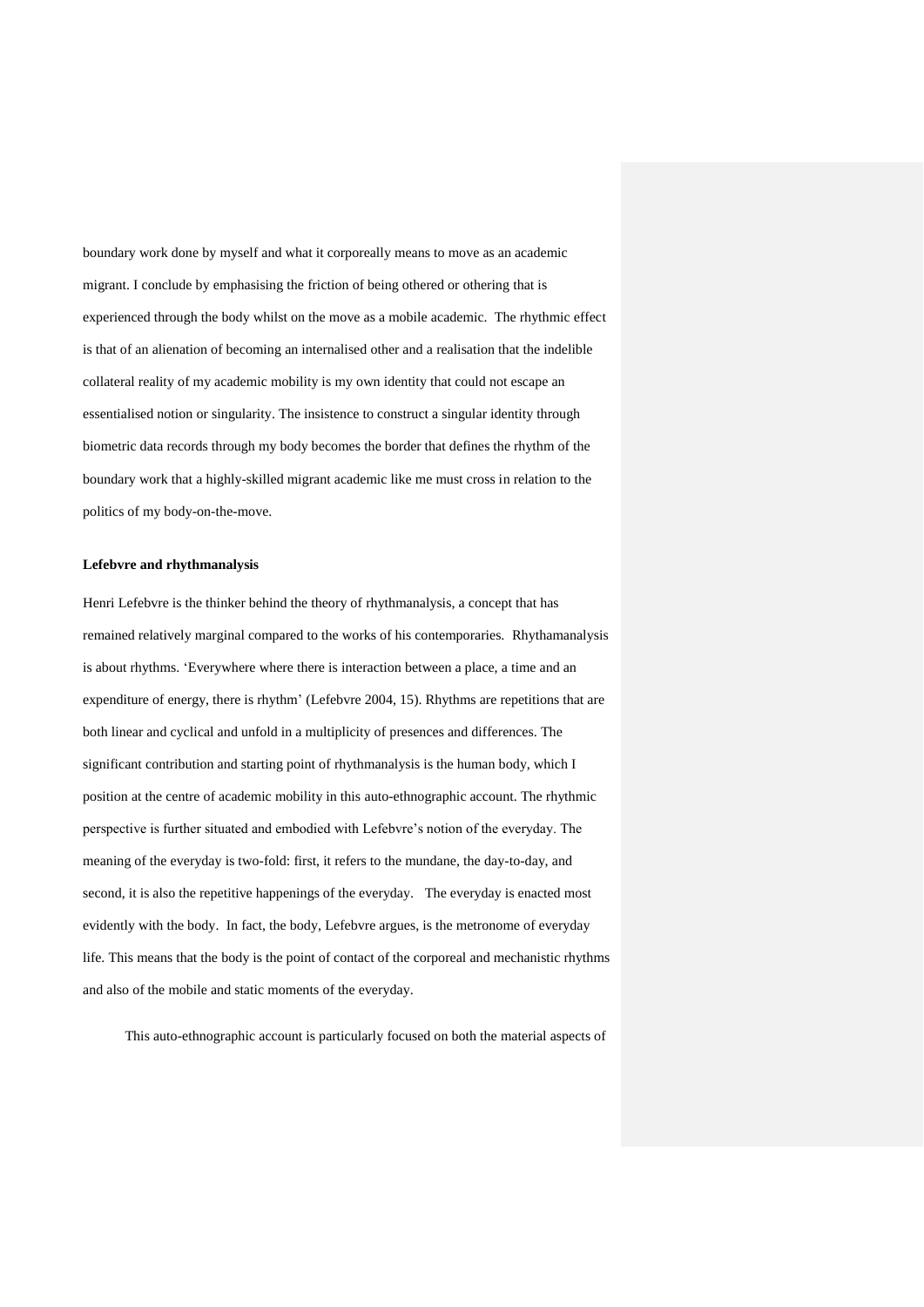movement and the ways those movements are socio-culturally and spatio-temporally understood (Cresswell 2010; Lefebvre 2004). I bring the three aspects of mobility described by Cresswell (2010), namely, physical movement, the meanings and narratives associated with movement, and its practices, into contact with Lefebvre's notion of rhythm and everyday. A relational understanding of mobility as rhythm, I am arguing here, has considerable potential for thinking about the politics of various forms of academic mobility beyond human capital accounts in the context of economic and cultural globalisation. In fact, the rhythms of academic mobility can be analysed and discussed in relation to the rhythms of identity as inscribed in places, bodies, academic positions, and other people.

#### **Rhythmanalysis in Autoethnography**

Autoethnography is the qualitative method that offers a way for me to give voice and flesh to my own academic mobility for the purpose of extending and contributing to the current understanding of skilled migration and transnational identity. This approach provides me with a vantage and entry point into the intersections of personal and societal considerations and micro and macro linkages and agency and structure narratives. This is an ethnography of the self. As such, it is an interview with the self about personal experiences of memories and moments of academic mobility. Usually in an interview, as the researcher, I ask the other about their stories and then make judgements and adjustments as to what is relevant to the object of inquiry. In this case, to interview myself involved 'conversations' with my past self through remembrance and memory retrieval and with absent others whose stories and narratives were encountered in literature. In this partial and rather mobile account, I provide responses to what I have read and experienced. I, and others I do not know, become data in this text where academic mobility is made to mean something different. The intent is never to represent my experiences as an academic migrant. No subject, Clough (1998) argues, can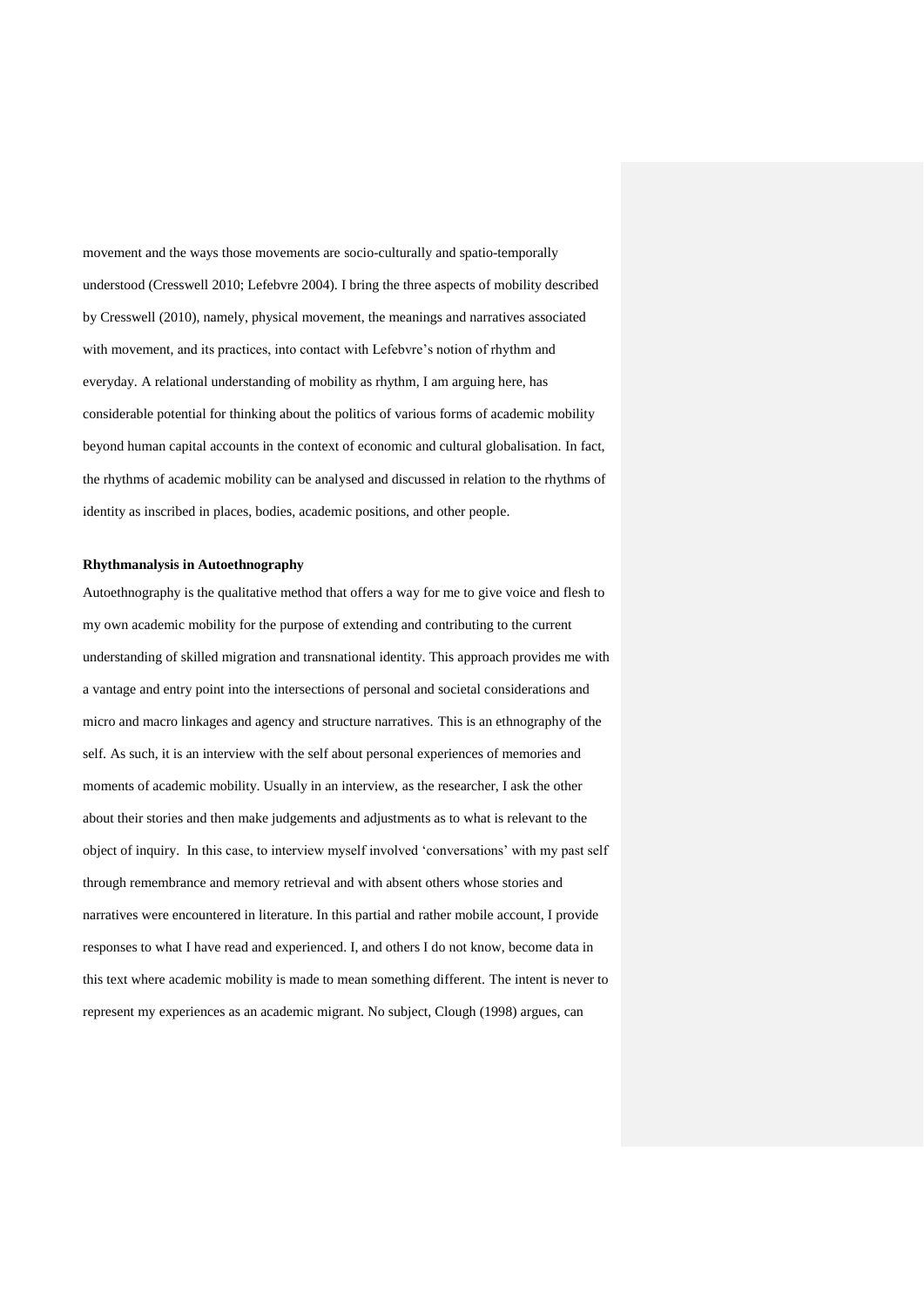possibly be fully aware of themselves. The unconscious makes full intentional subjectivity impossible.

Data in ethnography traditionally arise from interviews, field notes, documents and research diaries or journals. Inevitably, an ethnography of the self would follow the same tradition for the most part. An excellent example of such an autoethnography is Shahram Khosravi's (2007) 'Illegal' Traveller, where he spoke of borders and border practices that both regulate and construct the traveller as 'other' on the move. In this auto-ethnography, I attempt to interject personal experiences into moments translated into written text. It is a personal narrative woven and implicated by the narratives of other border crossers. I did not collect 'hard data' for my autoethnography. For some, this may be problematic at the very least. Instead, I relied on my memory, which is not very different when I interview the other. I have relied on others' memories in my transcriptions of interview data and my field notes. Here, like Wall (2008), I relied on my own memory triggers and moments recaptured in the present time as I encountered other voices in literature and other studies. After all, 'ethnography is an act of memory' (Coffey 1999, 127 cited in Wall, 2008, 45). Texts that are produced in ethnography could not be separated from the memories that inform and shape them. Besides, to objectify data and record the 'facts' in writing reflects the thinking of a positivistic age when personal impressions were not seen as important (Ottenberg 1990 cited in Wall 2008).

To consider and 'interview' the borderwork of the body in academic mobility, this article is informed and framed by Cresswell's (2010) geographical-theoretical approach to mobility, which emphasises the geographical and historical formations of movements, narratives about mobility, and mobile practice. The main task of this article is to consider different aspects of academic mobility *both in transit and transition* through six (6) political frames of mobility (see Cresswell 2010, 22 – 26 for details) for reflection and analysis in terms of Lefebvre's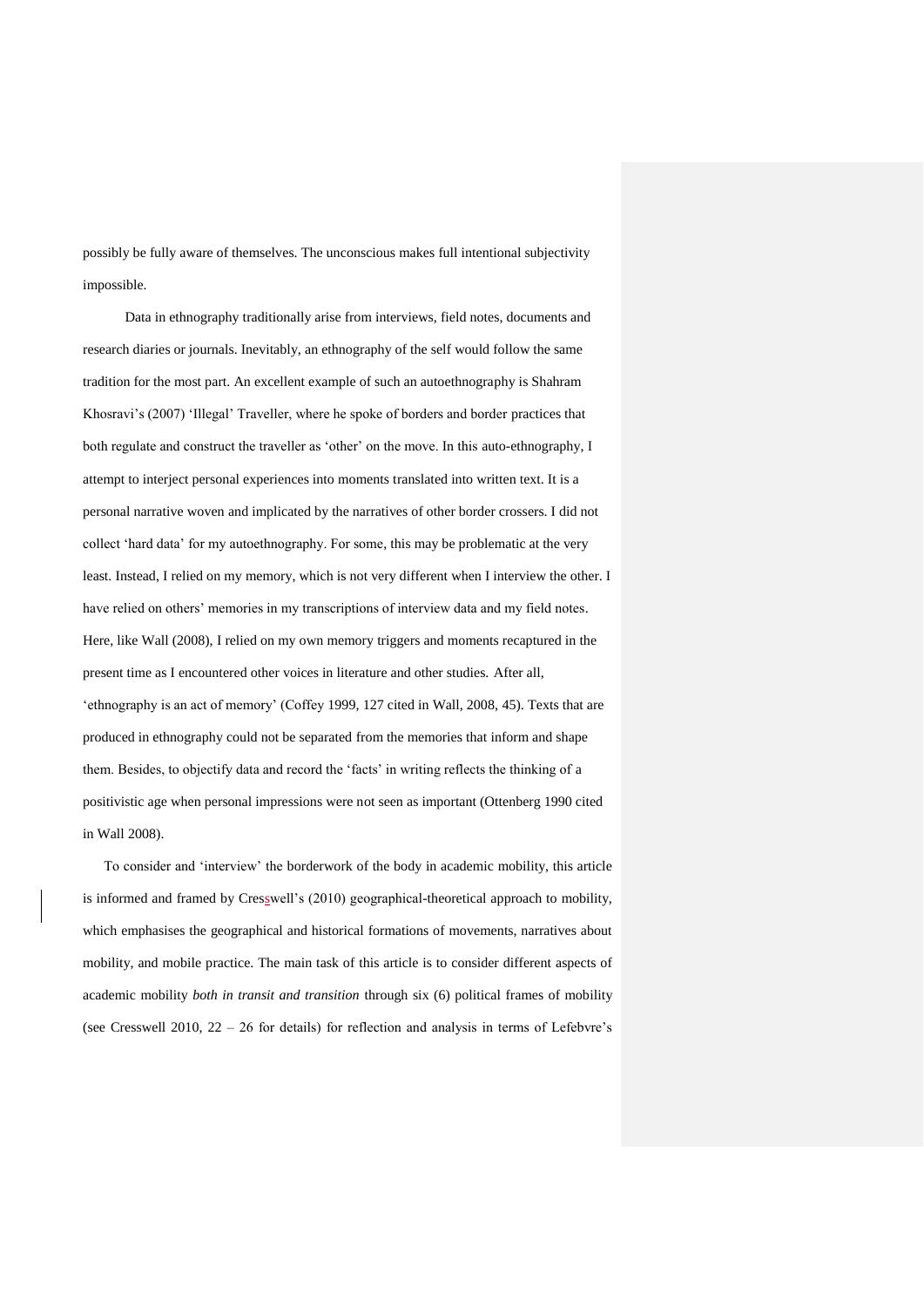rhythmanalysis wherein the body is emphasised and becomes the locus of inquiry and mobile explorations. The object of questions 1-4 is the movement of a person or thing and in questions 5 and 6, the focus on mobility is the feeling and friction of mobility itself. I have adapted all questions and replaced 'the people and thing' in questions 1-4 and 'mobility in questions 5 and 6 to 'the body' as shown below:

- 1. *Why does … [the body] move?*
- 2. *How fast does … [the body] move?*
- 3. *In what rhythm does … [the body] move?*
- 4. *What route does … [the body] take?*
- 5. *How does … [the body] feel?*
- 6. *When and how does … [the body] stop?*

Each of the above elements defines and redefines the divergent and convergent boundaries of being a mobile subject – a migrant academic or 'border crosser' (Jones 2013). Though Cresswell's proposal has separated the rhythms of movement in question 3, where he does reference the work of Lefebvre's work, I choose to enact the politics of mobility in Cresswell's work in terms of the body through Lefebvre's rhythmanalysis that is applied to all elements. Each of the above frames defines and redefines the divergent and convergent boundaries of being a mobile subject. For a border crosser, the 'inside' and 'outside' are not mere metaphors for referring to realities out there. They refer, Ellsworth (2005) argues, to the inescapable materiality of embodiment. Understanding this relation emphasises Lefebvre's insistence on the connection between the body and its space (Butler 2012). According to Lefebvre, though the body is a ''bundle of rhythms' that accumulates and expends energies productively in the generation of new spaces, it is constantly subject to the pressures and ordering tendencies of linear repetition' (Butler 2012, 127). Lefebvre's (2004) rhythmanalysis can help explore collateral realities of academic mobility, particularly the doings of the body. As the metronome for rhythms, the body perceives movement and experiences places in all sorts of ways. The senses used in the process of place making (placing me, that is), as well as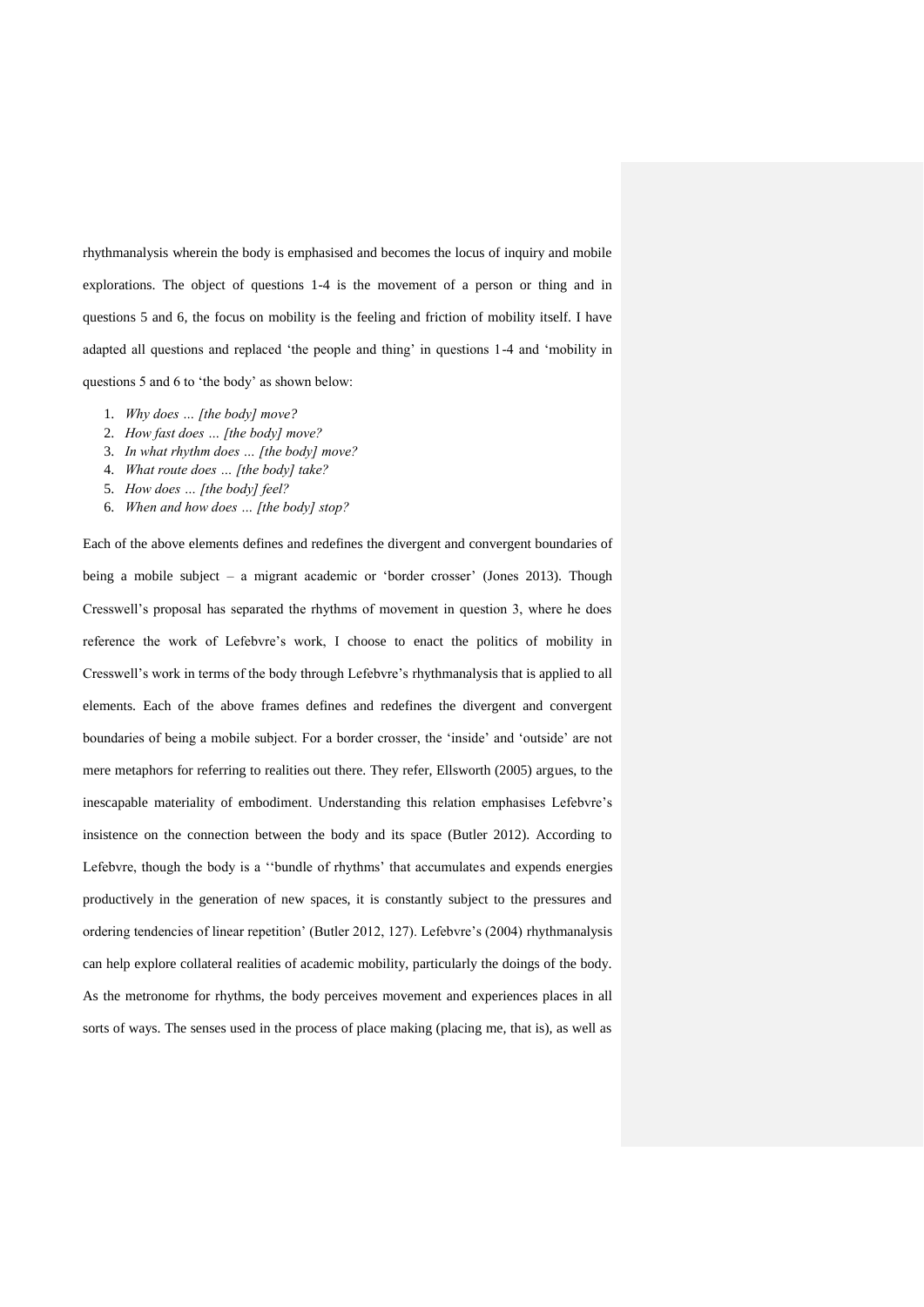the way social characteristics, are 'written' on the body, such as skin colour, disability, being young or old, race, gender, and ethnicity, affect mobile and bounded practices. A rhythmic approach is not concerned about rhythms as things, but as effects of the relations of time, space and movement. In short, they are patterns of practices that emphasise experiential observation, rather than perception. It mixes the felt with the conceived. Constraints, absences or absent relations, such as border crossing, residence/visa restriction, loss of daily copresence with family and friends, are all rhythms of alienation and collateral realities of academic mobility. The borderwork that needs to be done to articulate the relationship between mobility and academic knowledge is not neutral. For my body, the work at the border is alienating as my body becomes the border that inhibits my own movements no matter what route I choose and take. Furthermore, questions related to 'home' or 'where are you from?' reveal a spatial and directional movement, commonly framed within sedentary understandings. This strongly suggests that my bordered or othered self simply belongs elsewhere. These are further explored in the next two sections.

The rhythmic articulations of my academic mobility are not shared in the following account in a question and answer format, rather I further employ Lefebvre's theory of moments. A moment is marked by constant tension and dialectical or antagonistic unity of pace, tempo, feeling and friction in temporal and spatial turns. Before moving on, it has to be said that what the preceding analytical consideration and reflection of mobile subjectivity highlights is the very impossibility of maintaining an uncomplicated distinction between who I am and where I am in an essentialist sense or in any strict or "pure" geographical sense outside the bounded and controlled routes of mediated experience.

#### **Mobility as Rhythm**

In general, practice is conceptualised as cognitive, social and material. It is rarely the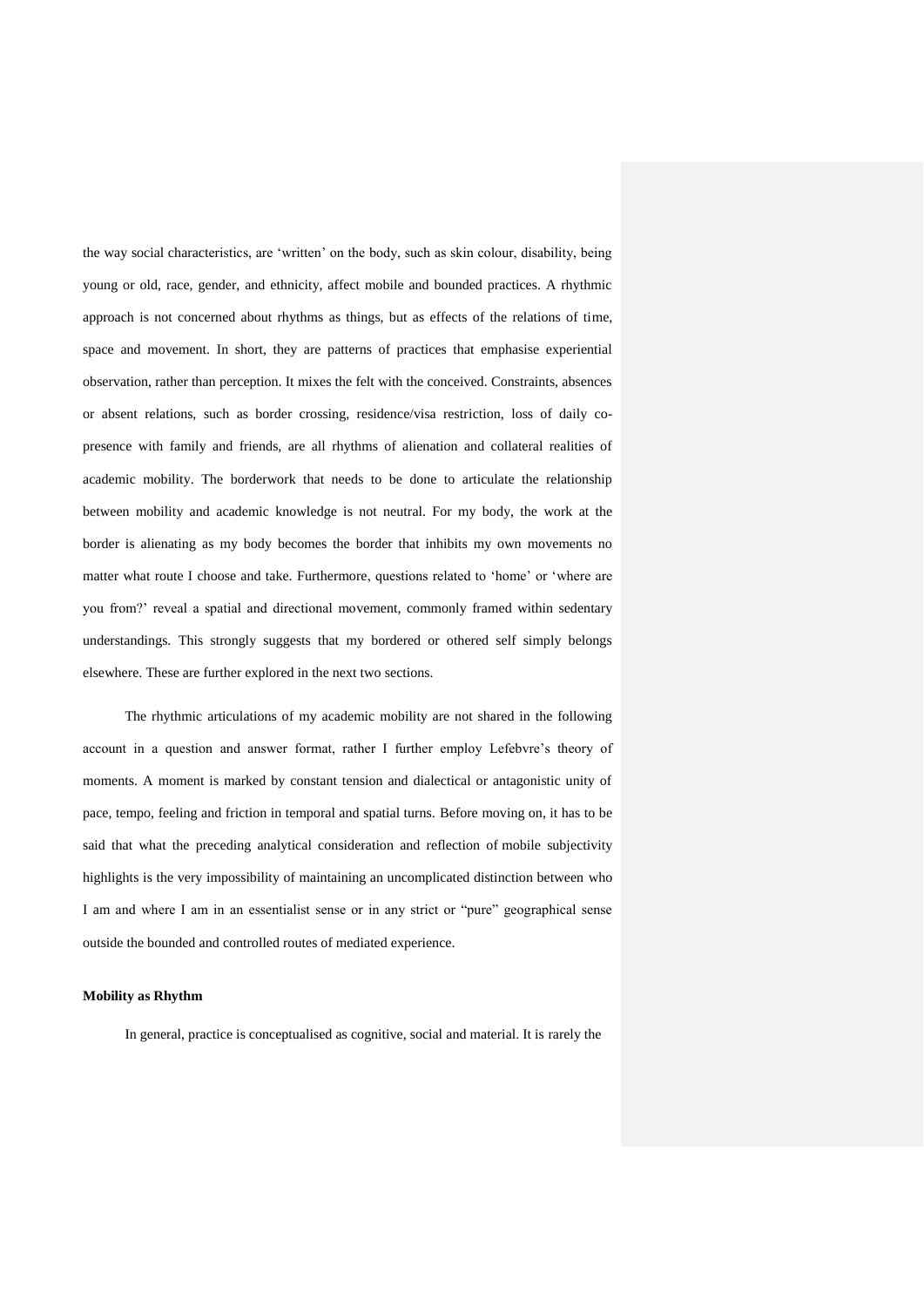case that the corporeal dimension of practice is taken into account, especially when we attend to mobile intellectuals. I want to attend to the 'dressage' (Lefebvre 2004), which refers to the disciplining and training of the body that bears close comparison to Foucault's work, of everyday mobility that is closer to my body. Instead of concerning myself with nations and state-level discourses of mobilities and migration, I focus on the body and its rhythms as it becomes the boundary of singular subjectivity and territory. The everyday is rhythmic and relational and as such, it is a space, which is a product and pre-condition of the processes of social and material productions (Butler 2012). I extend this definition as an alternative framing for academic mobility as a 'transnational space' (Kim 2009). In this sense, academic mobility vis-à-vis the everyday is an arena of difference and inequality, wherein alienation always persists and must be acknowledged. It confronts the mobile self and attends to it socially and materially, both within and in-between places and borders, and with respect to other things, people, and events. It considers what happens to one's identity unknowingly and unintentionally when crossing borders, not as human capital or a knowledge carrier, but as a human-body. This account describes and interprets my mobile identity alongside my 'fixed' positioning as always the other with an 'alien' status. It engages with the realities of mobility as a boundary in itself, especially when it comes to ethnicity and place of origin. As an academic researcher, it is an encounter with my own self as the subject and object of mobility. The narrative is interwoven with other academic mobilities encountered in various texts. It explores the implications of the notions of boundaries and borders beyond static and spatial configurations of movement. As my own mobility and identity as an academic are complicated, a close analysis of how the term 'mobility' is actually used beyond the spatial metaphors of 'flows' and 'liquid modernity' and capitalist accounts of knowledge transfer must be pursued. As Faist (2013) argues, it is fruitful to analyse how mobility is used and 'what kind of boundary work it is actually doing' (1640). Lefebvre's rhythmanalysis can be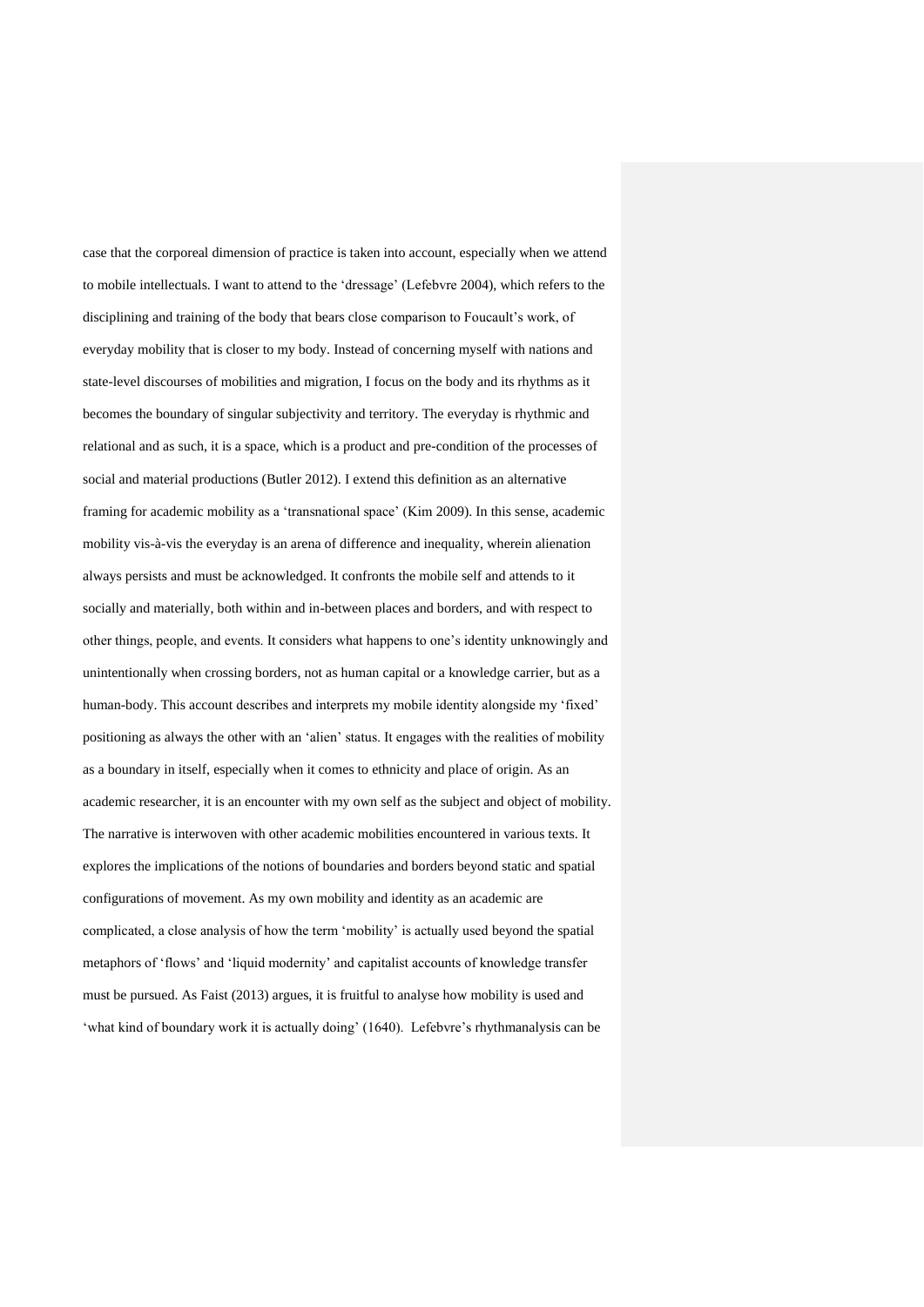applied to corporeal considerations of academic mobility in terms of Hagerstrand's three-fold contribution to time-space geography (Pred 1977). First, all human actions and events (experiences) are simultaneously inscribed in both space and time as rhythm. Academic mobility is a rhythmic spatial and temporal event or series of events. It must be defined beyond a permanent or long-term change of residence or dislocation to an alien setting, decoupled from family, friends and a way of life. Second, a biographical perspective is relevant. My life-path (or mobile tracks) is or has, it turned out, a series of mobility-related events and encounters. Some of which are unique and unexpected, others recurrent and familiar in time-space trajectories. Third, the rhythms of my life-paths are necessarily emotional and sensory. They continue from my past, as I recall Filipino dishes, the sound of tropical rain and the sudden chill of December, through the present, where daylight saving time matters considerably and there are four seasons to consider in my wardrobe, into a planned or imagined future. Interestingly, my past is not solely defined by myself. It is also shaped by others, mostly based on a monolingual ethos, ethnic perceptions, and assumptions in relation to my physical appearance in terms of the absent and distant origin my body represents.

The manoeuvres and encounters briefly described from literature read and memories remembered open a discussion about the politics of mobility in relation to point of departure, border control and academic 'positioning'. All of which implicate identity as part of a much wider geographical and informational network, as well as networks of bodily relations and social understanding. Furthermore, one's movements are governed not only by the freedom to act but also, more importantly, by constraints, which may be institutional, financial or personal. These could create immobilities (blocked mobilities), such as the inability to travel or to take employment. These make up the rhythms of being a migrant academic. People's formulation of my identity could create constraints in both racial and gender terms. Such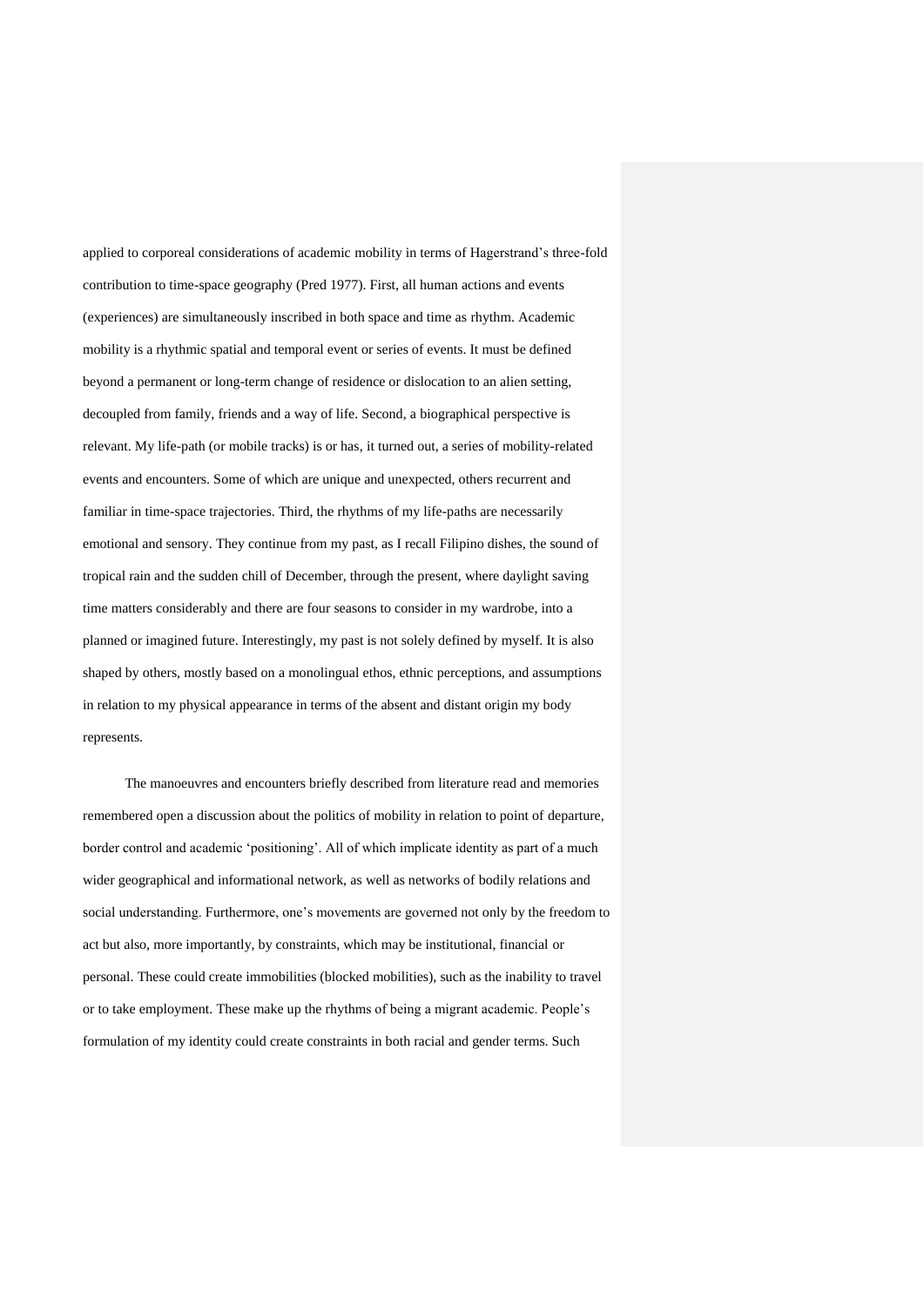constraints question the integrity of my identity and belonging in places where I have made tracks of presence and productivity over time.

#### **Body at the Border**

In a millennium of global and differentiated mobility, a diffusion of nomadism defines the location of many academics. Mobility, even within the noble desire of knowledge transfer and transnational identity capital, does not resolved power differences and other forms of structural inequality. Liquid modernity and flows become elusive or imagined realities of mobilities. The project of this article traces more than an intellectual itinerary and attempts a resistance to intellectual reductionism. It reflects in a personal manner the existential and material moments of the multi-cultural migrant academic that I embody. Crossing a nationborder that involves boarding a plane and arriving at airports is fixed with access control, interrogation, biometric data checks, and counter-checks. In the UK, there are two lanes for entry clearance: one for British nationals and European (EU) and European Economic Area (EEA) citizens and the other is for all other, non-EU/EEA nationalities. As a non-EU/EEA passport holder, I join the slower and usually longer queue of 'outsiders'. To get an entry clearance, I must not forget to complete a landing card and most importantly, I must have a valid visa. The ease of going through an e-passport gate is not an option for me. As a bordercrosser, I simply do not have this privilege. This is a familiar route to follow and its rhythm is predicated upon a stable, centralised self as verified by my passport. To sedentary others and dominant subjects, my 'becoming' is a curiosity and a habitual opposition to dominant unitary identities and teleological models.

I did not think when I boarded the plane to go to Malaysia in 1996 that I would not be going back to the Philippines and how becoming a border crosser could significantly influence my place, status and identity. I did not know that my very own body would territorialise me repeatedly. I have always been positioned 'outside' and the markers are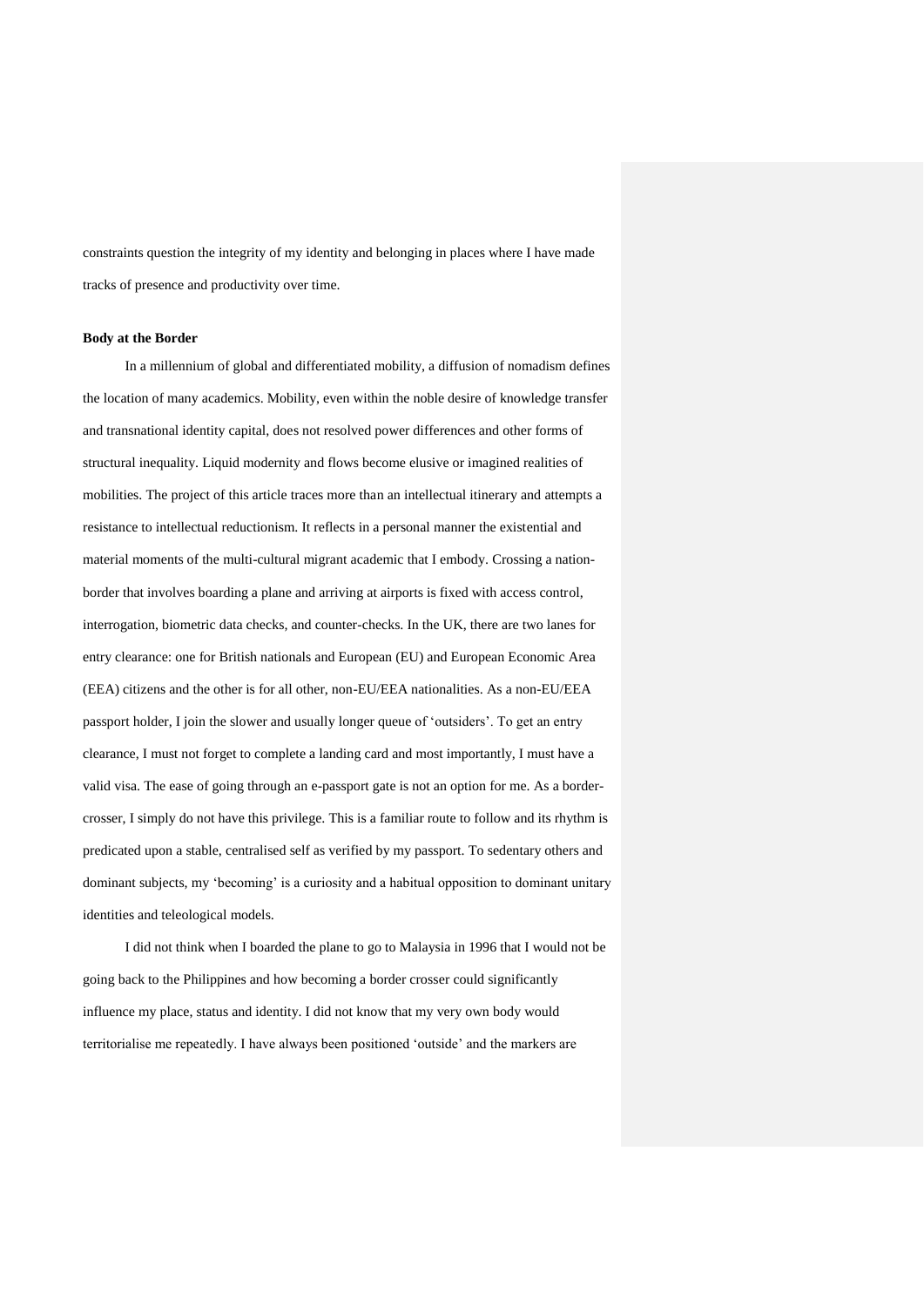inscribed and established by routinized regulations of state borders. But more closely, they are inscribed upon my physical features and by the perceptions and gaze of dominant and sedentary subjects.

## **Mobility as 'Placing me'**

Place, as located in mobile events, has been argued as not just the 'where of something', but includes the practices that are integrated into its where-ness (Wilken 2008). This becomes an important consideration in understanding the historical and geographical formations of border crossing for a foreign academic. Furthermore, the place becomes an outcome of practices or that it is woven through the routes of experience or practices. The key point that becomes important here in the politics of becoming a migrant academic or a mobile subject is the fact that mobility is embodied, mediated, situated and ultimately relational. It is not a mere container of things or fixed in a manner that positions stuff. It is in-between - simultaneously open and yet bounded by practices and people to 'take place' or when some of those I encounter could not, in their words, place me. This is a shared sentiment of difference with Jones (2013):

"I hope you don't mind me asking where you come from?" (Actually, I do mind, very much so, but I will not let on and instead reply politely.)

"I live in Rainford."

"No, I am sorry. I meant, where do you come from, originally? Only, I couldn't help detecting a slight accent in your excellent English. But I have difficulty placing you." (Why do people always try to place me? I am getting so tired of being asked this question!)

"Do you mean, where I was born?"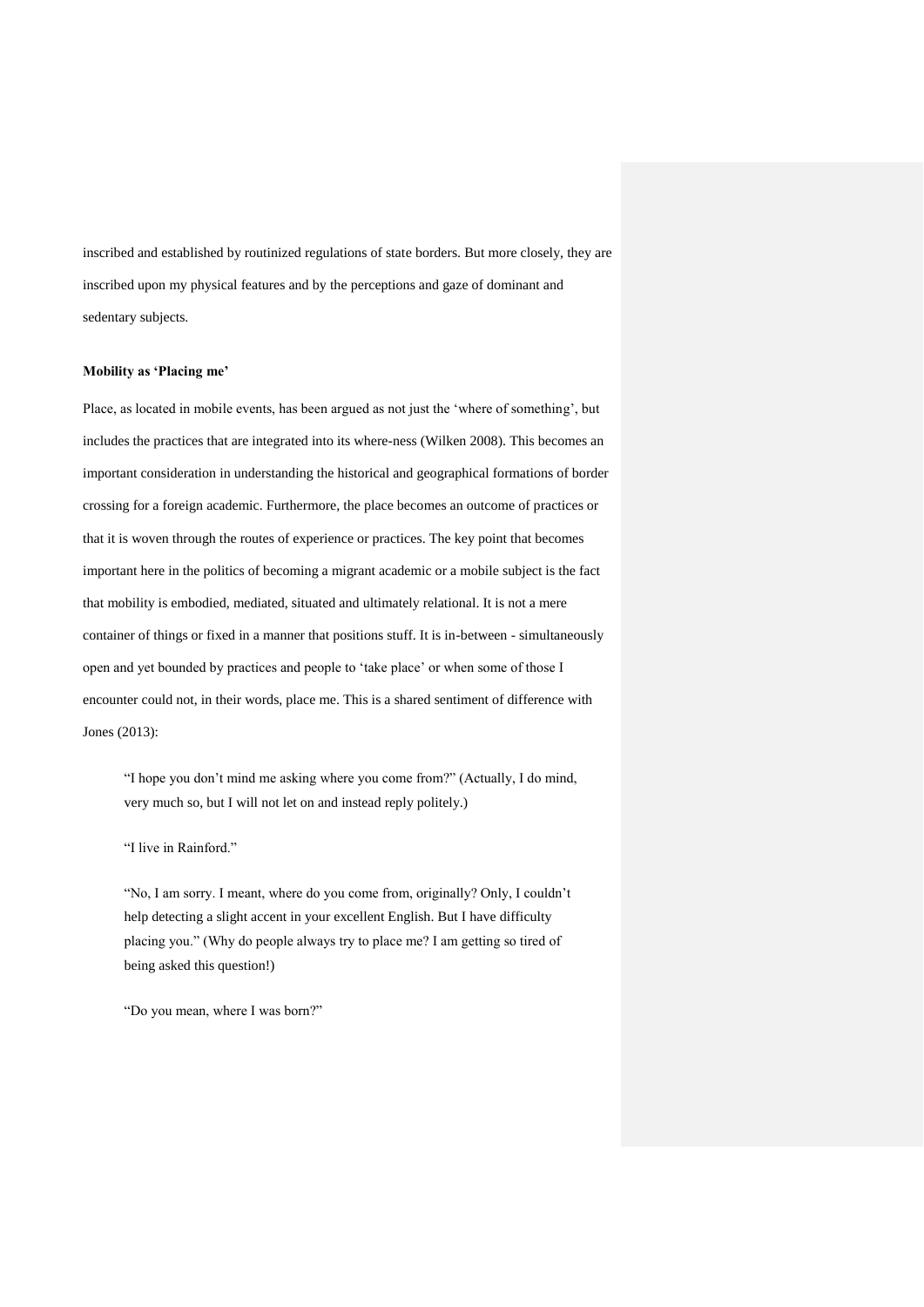"Yeah, what's your country of origin?"

"I was born in Germany, West Germany, to be precise. Bavaria, actually." (754, italics in the original)

Lived experience is defined in Lefebvre's notion of the everyday in terms of the inhabitance of space, which emphasises the centrality of the body – its gestures and rhythms. My first account on the repeated question and curiosity of 'where are you from originally?' reveals the alienation and the 'alien' status that is persistently attributed to my mobile standing. I draw attention to how the importance of my 'dwelling' has on the conceived and perceived academic status. Constraints are imposed on my body as dictated by the management of various social rules and conditions that govern and structure border control and entry restrictions. The dominant discursive nature of transnational identity capital inadvertently dismisses the role of the body in the everyday of academic mobility. Academic mobility is not just the circulation of competencies of mobile academics and the consumption of knowledge capital, but also the repetitive regulation of mobile bodies that have alienating effects on identity in non-economic and less capitalist terms.

On another occasion, I have been placed by the sheer lack of cultural exposure to the British media and sense of humour. As described by Pherali (2012), there is an assumption and a requirement to be familiar with X-Factor, a TV talent show, or the Great British Bake off, a baking show or popular celebrities like Joey Essex. I still do not know who Joey Essex is. I still could recall a colleague of mine in Malaysia who told me that when I come to the UK to do my PhD, I should not believe people when they address me as 'Love'. She warned me that they do not mean it. My Malaysian colleague was right. In my first UK entry and after a short stay, I did find that a word loaded with meaning and usually handled with care and expressed sparingly and mostly privately was unexpectedly uttered casually in fish and chip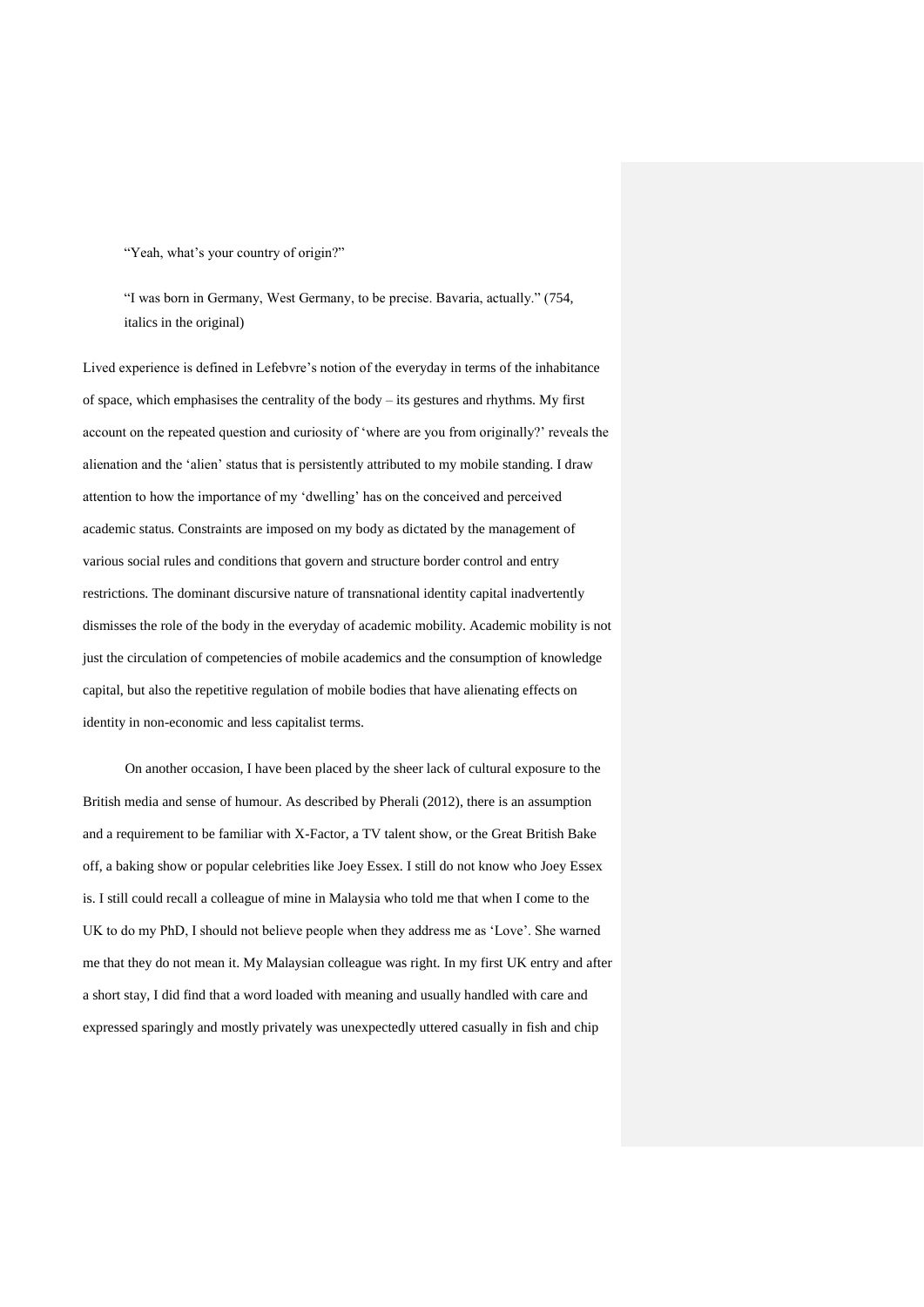shops and supermarkets' check-out counters. Surely, they were not meaning or feeling the same word 'love' I have expressed myself. Such encounters have taught me about other forms of capital based on Bourdieu's work. More importantly, it highlights how my mobility is subject to cultural constructions and interpretations that are not necessarily felt by me or where I come from.

#### **'Where are you from** *originally***?'**

Does a nomadic subjectivity have an origin? Must it have one? This question has increasingly bothered me over the years. Not so much of what it asks explicitly, but implicitly or what usually follows it in conversations. How did you get here? First, the question of origin strongly suggests that I do not belong naturally where I am. Secondly, I got there from somewhere else and that I have moved. I fall into the trap of categorisation in my encounters, not only with the 'locals' but also with fellow border crossers and aliens. I have become more aware of the problematic assumption behind such questions; that each 'alien' is an integrated and singular identity. In other words, there is just one identity to every person. Such singularity has eluded me though my passport and fingerprints would uphold this as primarily true about where I come from. I do not think of my nationality or how others see me. In fact, the question about my origin unsettles me. It is a harsh reminder of my alien/migrant status, the outsider or other that belongs elsewhere. My ethnic identity is permanently inscribed in my facial features and skin tone. There is no escaping my body. It has been acknowledged by scholars such as Ryan (20092010) that ethnicity is fluid and yet it has always classified me. In fact, it is a boundary line, the border that I could not cross.

Mobility gives a feeling of stasis and boundedness through engagements with the environment or other people. Here the friction is felt through my body. Particular affective habits, positive and negative, must not be underestimated. Language, facial features and skin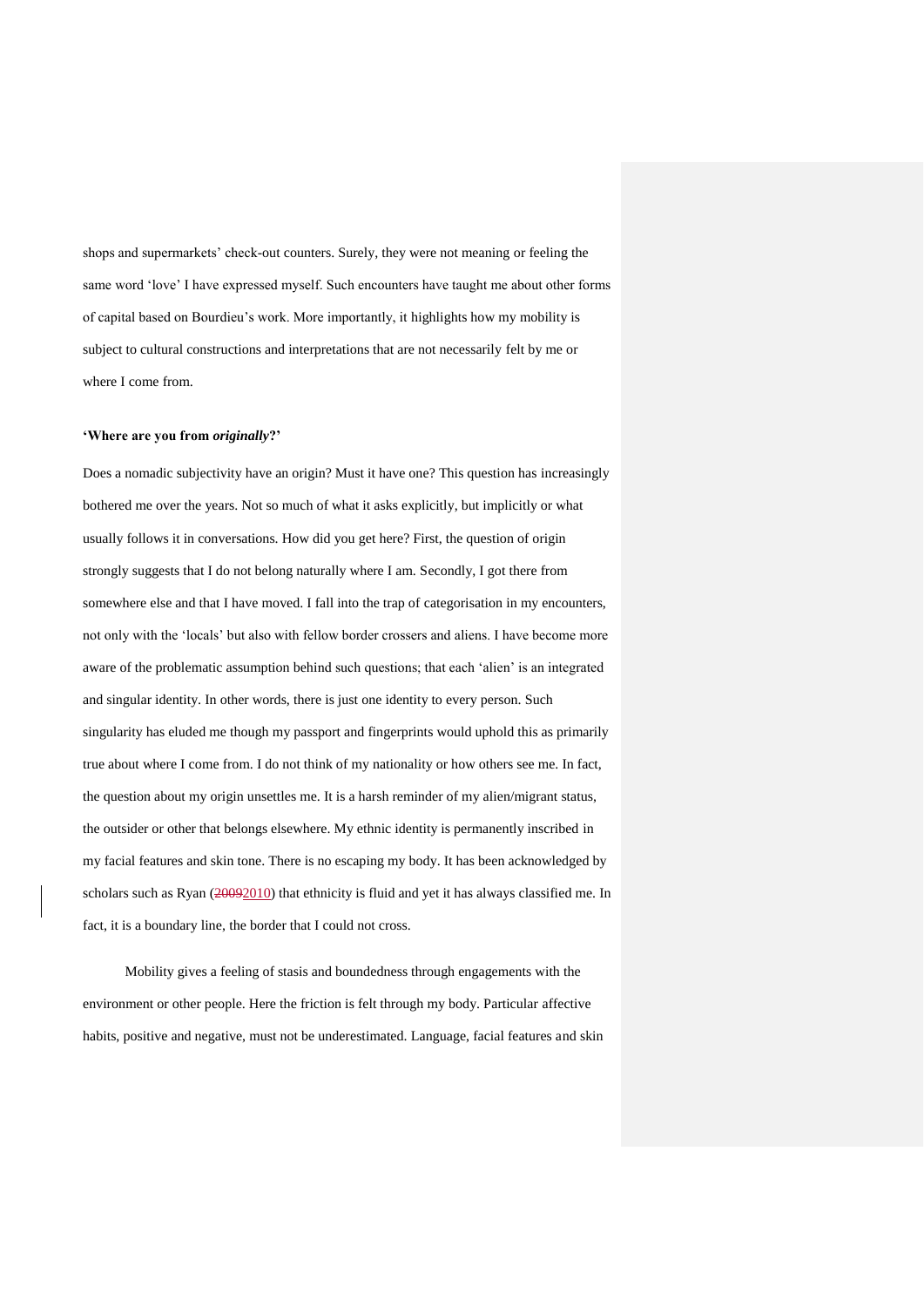tone shape visceral experience and the other's interpretation of acceptance, belonging, discrimination or dismissal. Contrary to the 'Anglo' or 'white' cultural perspectives, which some theorists have presumed to be universal, homesickness is not a longing for home, but a relational effect of being treated as a stranger, of being positioned as the other. As a bordercrosser with brown skin, I warn against the assumption that my mobile status and disposition is oriented towards a re-turn to where I come from. Consequently, between mobility and displacement is an experience of misplacement.

'Thus the body has an identity that coincides with its essence and cannot be altered by moral, artistic, or human will. This indelibility of corporeal identity only furthers the mark placed on the body, the body forms the identity, and the identity is unchangeable and indelible as one's place on the normal curve … this fingerprinting of the body means that the marks of physical difference become synonymous with the identity of the person' (Davis 1995, 31-32).

My 'non-identity' in the UK is further inscribed into how I am put in my place when I travel in and out of the UK and the rest of Europe. The development of new biometric technologies means the body itself is used as a 'mobile document' kept in some database unknown to me, aside from the usual passport I always have to carry with me as a form of identification before crossing borders. My body and its fingerprints, I have to accept, has been the source of surveillance data (Lyon 2001).

Furthermore, there are normative values and 'proper' rhythms that destabilise academic life. Border crossers are not homogeneous. They are categorised as labour migrants and the so-called highly skilled migrants. The discursive contrasts between the two are quite obvious. As pointed out by Faist (2013), the former are called 'wanted but not welcome' and the latter are 'wanted and welcome' (1642). As a highly skilled migrant, I have the relevant competencies for cross-border communication and opportunities. My transnational education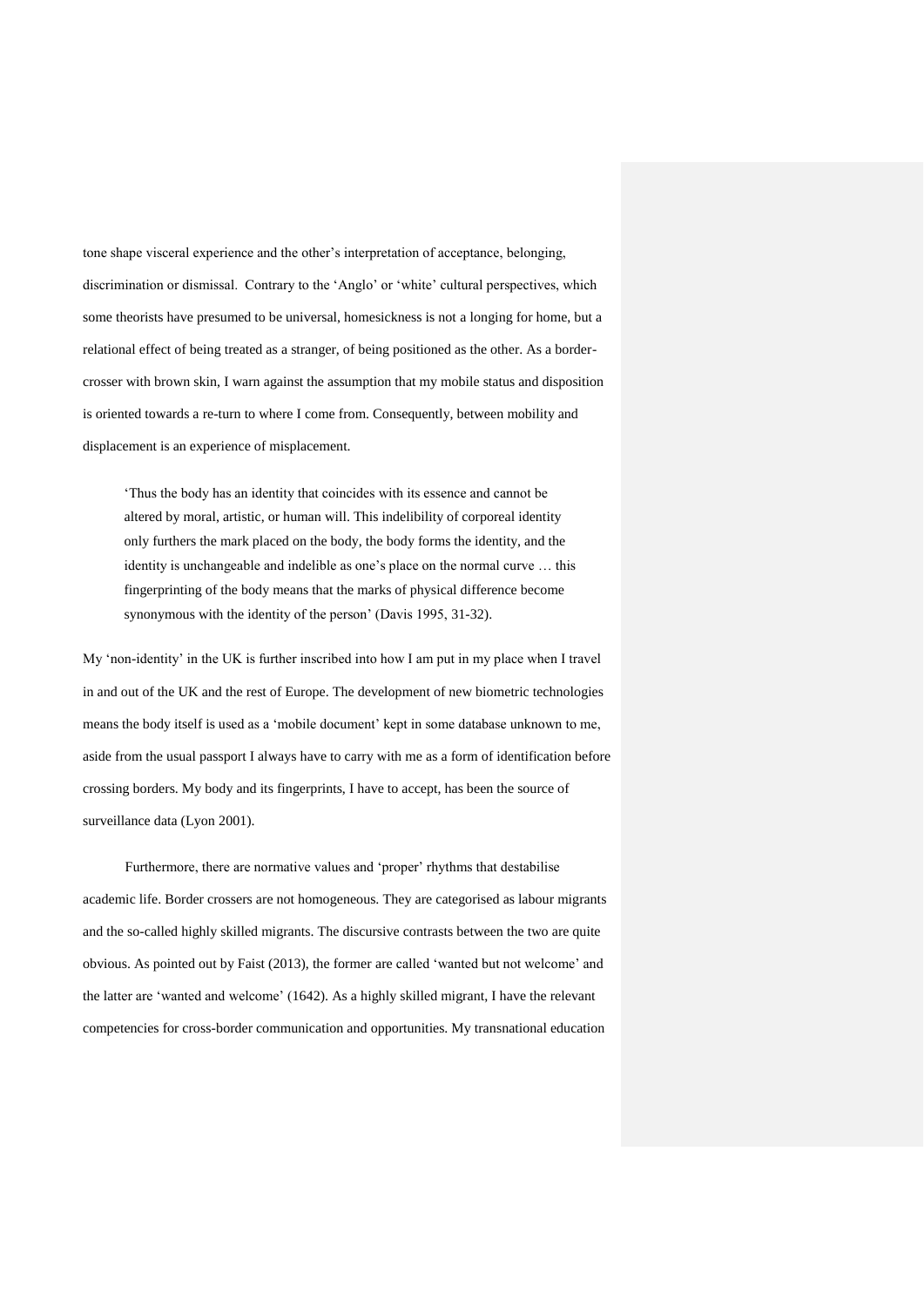and career paths have secured me an academic position at the upper end of the socioeconomic ladder. And yet, my ethnicity ascribed the identity of a labour migrant. Interestingly, such inscriptions are mostly performed by those who share my ethnicity. Such encounters make poignant the fact that I belong to an ethnic group of global labour migrants, who have left their home country, mostly as servants, and more recently, as nurses.

My mobile subjectivity does not conform and is blatant, at times, a 'non-sense'. The following common sense assumptions simply do not apply. First, it assumes that my identity is inscribed in my skin colour and place of origin. Second, it emphasises 'there', an absent place, rather than 'here', where I am. Third, it assumes that my identity is a definite form, singular and coherent. To appreciate the rhythms of academic mobility, these assumptions or seemingly common sense realities must be undone or done differently. And in its making and undoing, there are collateral realities of movement that must be closely considered. Collateral realities would reveal that identity is not independent, given, definite or stable. Relations are rhythmic and they are specific. For this reason, my interest is in how mobility shapes identity through its rhythms and counter-rhythms.

My identity as a migrant academic is not a singular or stable category but a repertoire of multiple identities, both acquired and ascribed, that are organised unequally in relation to the access of identity-building resources – with the spectrum of possible categories that have been produced – name, accent, physical appearance, PhD degree from Aberdeen, my identity/identities are also stratified. Identity in one space may not be readily converted into its counterpart in another space. Evidence of differentiation is captured in the UK compatibility measure of my 4-year undergraduate degree, an honours degree from Ateneo de Manila University in the Philippines, which was 'valued' as an 'ordinary degree' in the UK.

In 2005, I requested a 'Statement of Comparability' for my undergraduate degree from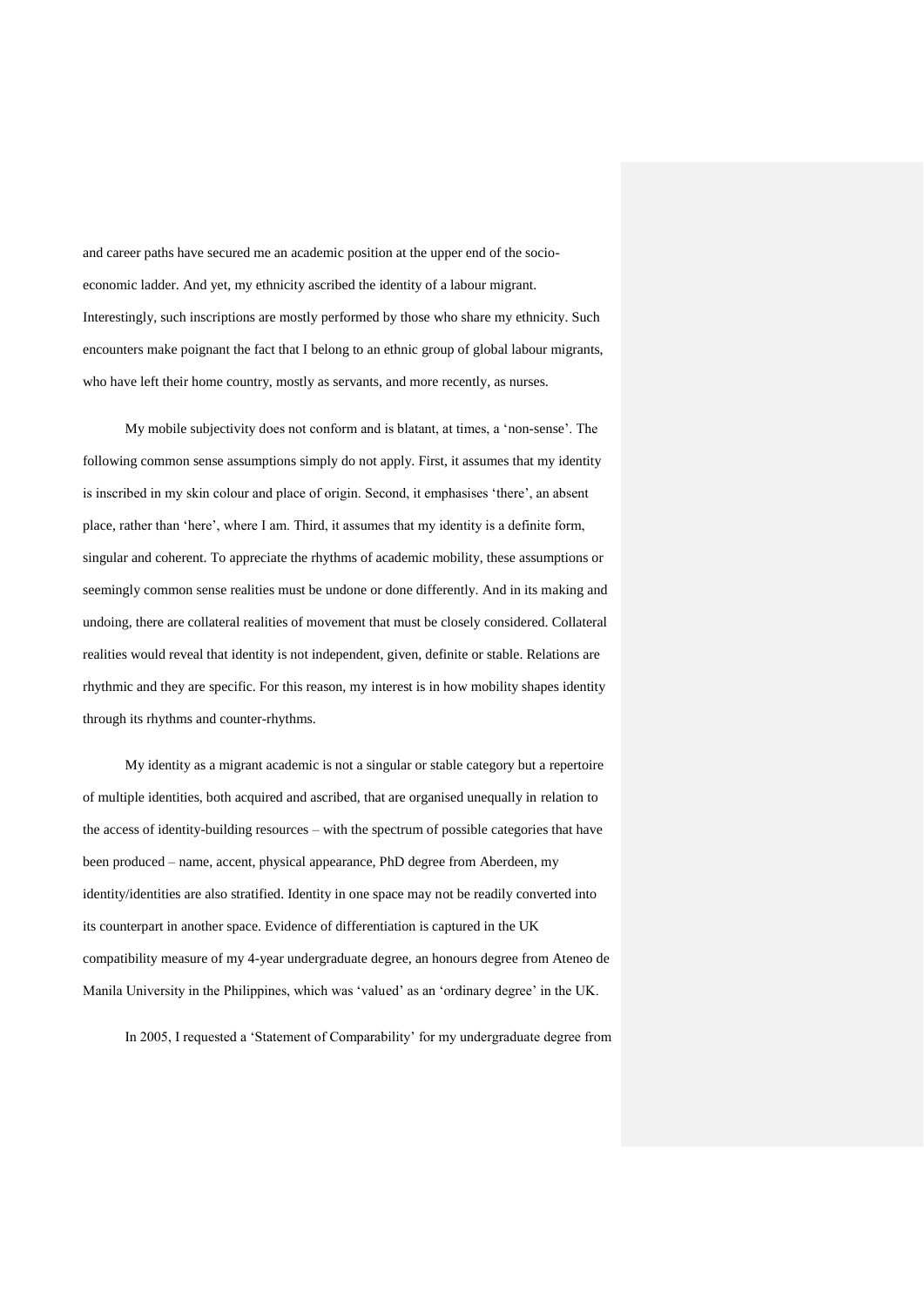UK NARIC (National Recognition Information Centre for the United Kingdom), a national agency for the recognition and comparison of international qualifications and skills. The assessment letter states that my four-year full-time honours degree from Ateneo de Manila University 'is considered comparable to British Bachelor (Ordinary) degree standard'. The letter further states that the assessment 'although based on informed opinion, should be treated only as guidance'. The academic standing and value of my degree were devalued. It was assessed to be of lesser value than an honours degree obtained in the UK. I would like to quickly point out how the honours degrees, particularly an undergraduate degree with honours in Computer Science in the UK, do not necessarily meet the criteria described by NARIC. I feel that it is a collateral reality of my migrant status. It is contested but something I have to accept and to which I submitted knowingly to obtain my further academic qualifications, an MA, and a PhD, both from UK universities and where NARIC's role did not matter anymore as I crossed the boundary of UK comparability measure. My academic identity or knowledge status is defined according to measures and conditions I did not know or intend.

#### **I don't sound the way I look**

Mobility has the effect of placing or fixing my identity, not only in terms of my origin, or the way I look, but also in the way I sound. The linguistic forms produced by migrant workers, such as myself, and the perceptions of linguistic forms by other migrants different from me and that of the local communities/cities have to be explored. We would find that space is not neutral when it comes to accents. People speak in and from a distant place that projects particular values and culture, including authority and status. It is also a significant marker of corporeal/spatial/auditory boundary of becoming a migrant academic. The connection between knowledge of English and opportunities in life is also a matter of scale. It considerably advances the social mobility from low to high society, from local to global.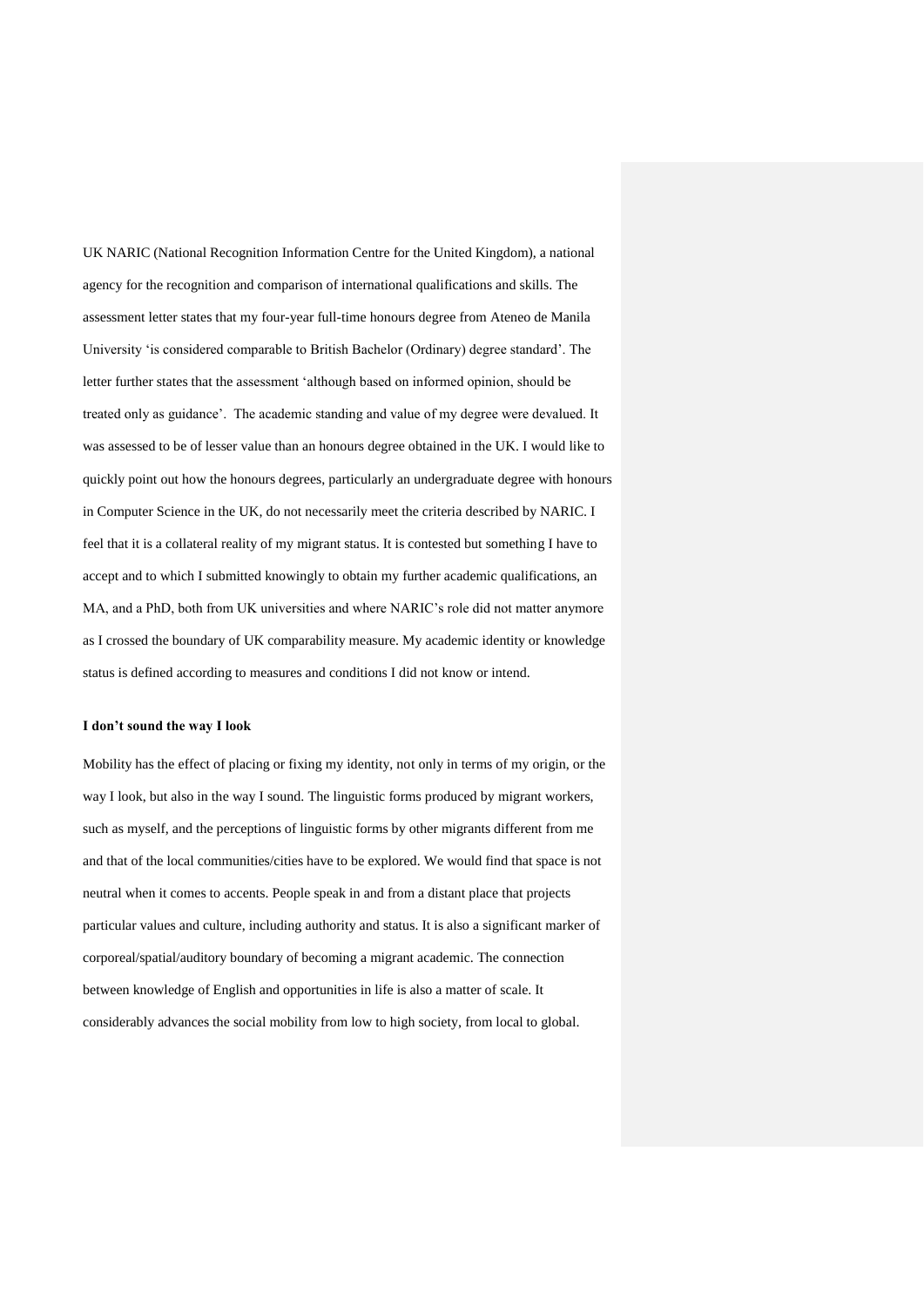The English language incapacitates those who have limited competence in its 'accents', diminishes mobility, and therefore projects stigmatised identities. I am misrecognised because of my accent, I sound American, sometimes, British, but most of the time cosmopolitan in the sense of Bourdieu (1992). My local accent in a foreign body has privileged me and allows crossing boundaries more smoothly at times and yet the monoglot ideology could still be a silencing instrument that does not recognise the resources that I and migrants like me possess. In spite the multilingual realities of mobility, the monoglot ideology persists. This ideology assumes that monolingualism is stable and fixed as a one-languageone-identity construct (Blommaert 2006; Silverstein 1996). There is a preoccupation to 'place me'.

Fellow border crossers with marked regional accents are positioned in spaces that rank their accents low or high through a scaling process. Unconsciously, my accent has been borrowed from those with central and superior ranking, such as British English and American English. Central accents project central identities (Blommaert, Collins, and Slembrouck 2005). Thus, a mobile subject like me, though unknowingly, consumes enormous time and energy to acquire English with a British or American accent. It is an attempt to perhaps belong to the legitimate rhythms of talk. Linguistic rhythms define identities and territories. It restricts and expands the spaces of recognition and acceptance.

On a wider scale, the monoglot ideology produces forms of habitus among people that effectively makes the status of migrants' speech and communicative acts as inferior or unimportant. The fact that an accent is a marker of bilingualism or multilingualism is simply ignored. The linguistic resource to speak more than one language is not given precedence or value. The fact that I speak Filipino and other dialects do not enhance my mobile status as a polyglot. In fact, my multilingual competence does not matter and simply pushes me further into an alienated position. Admittedly, the Philippine languages have no significant reach and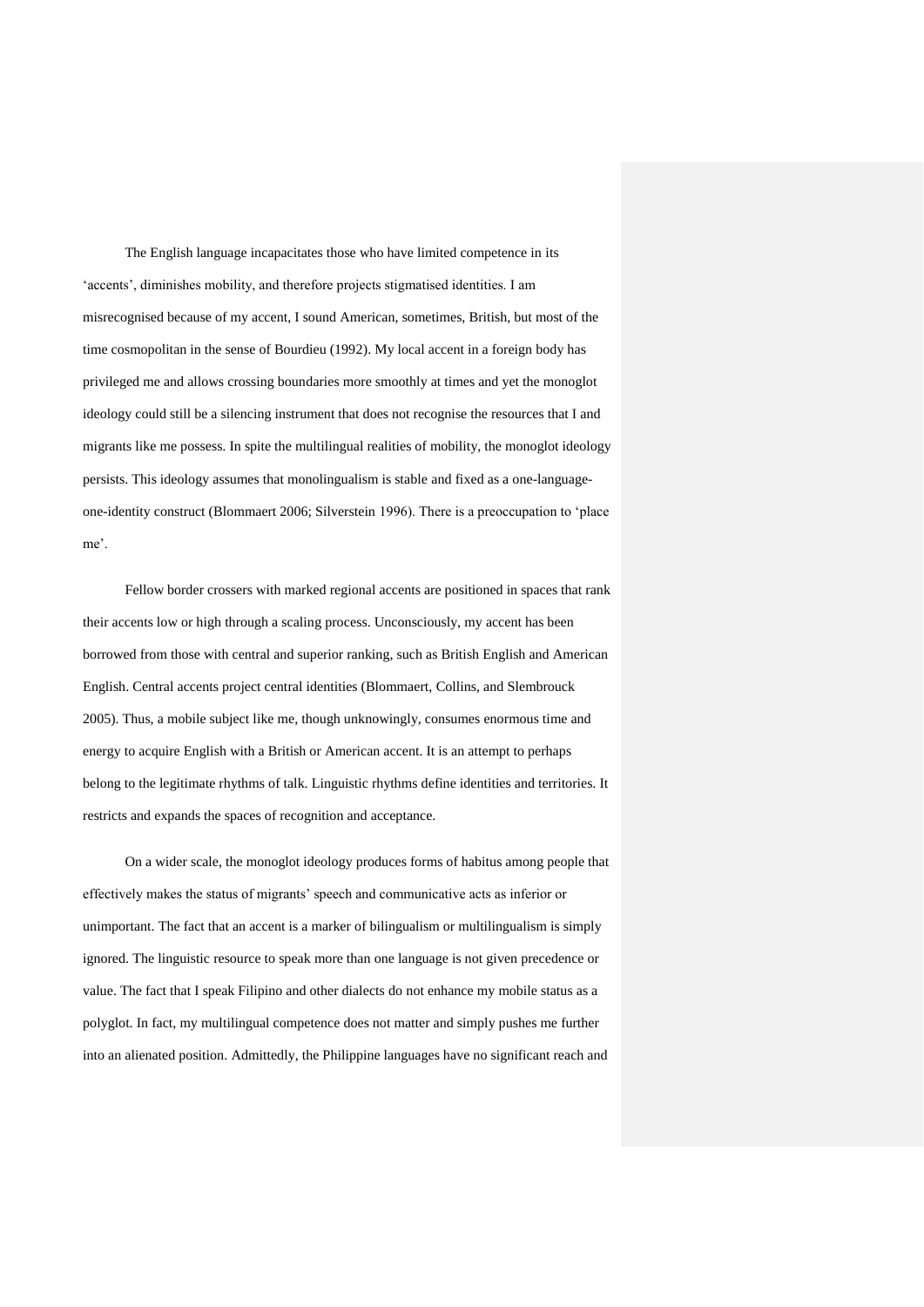status in global markets and economic terms.

Semiotic resources, acquiring foreign accents in my case, enable academic mobility. It facilitated movement across spaces, in my case, from Malaysia to the UK, UK to the US, the US to Australia and now back in the UK. To some extent, it is my license to teach foreign students in all these countries. My English and acquired accents, plus my English PhD degree, clear borders and cross boundaries as I move across spaces and scales. Ultimately, accents shape and produce unequal social positions that could easily collapse into rhythms of isolation, misrecognition, and alienation. In the end, my accent, cosmopolitan or not, does not represent my body. In the remaining sections before I conclude, I bring the rhythmic and corporeal realities of my academic mobility into a critical pedagogical discussion of 'globalisation from within' and cosmopolitanism (Beck 2002) that characterises the 'body of knowledge' that has been my license to move beyond the notion of knowledge transfer and transnational identity, that is, in real, bodily and material terms.

#### **Boundary lines: identity as territory**

Mobility has to be understood as a bounded but open and contested site, a complex product of competing discourses, ever-shifting social relations, and internal (as well as external) events. Elsewhere is where I am in motion. In other words, any given 'place', such as 'my place' or 'where I come from originally' is dependent upon the interconnectedness of my mobility with other places, including what my biometrics and my acquired accent reveal or hide about my identity. My mobile subjectivity highlights the very impossibility of maintaining an uncomplicated distinction between who I am and where I am in an essentialist sense or in any strict or "pure" geographical sense outside the bounded and controlled routes of mediated experience. In fact, as Cresswell (2010) pointed out, each of the facets is regulated at different levels. Therefore, there is no need to place me as I am always positioned as a mobile subject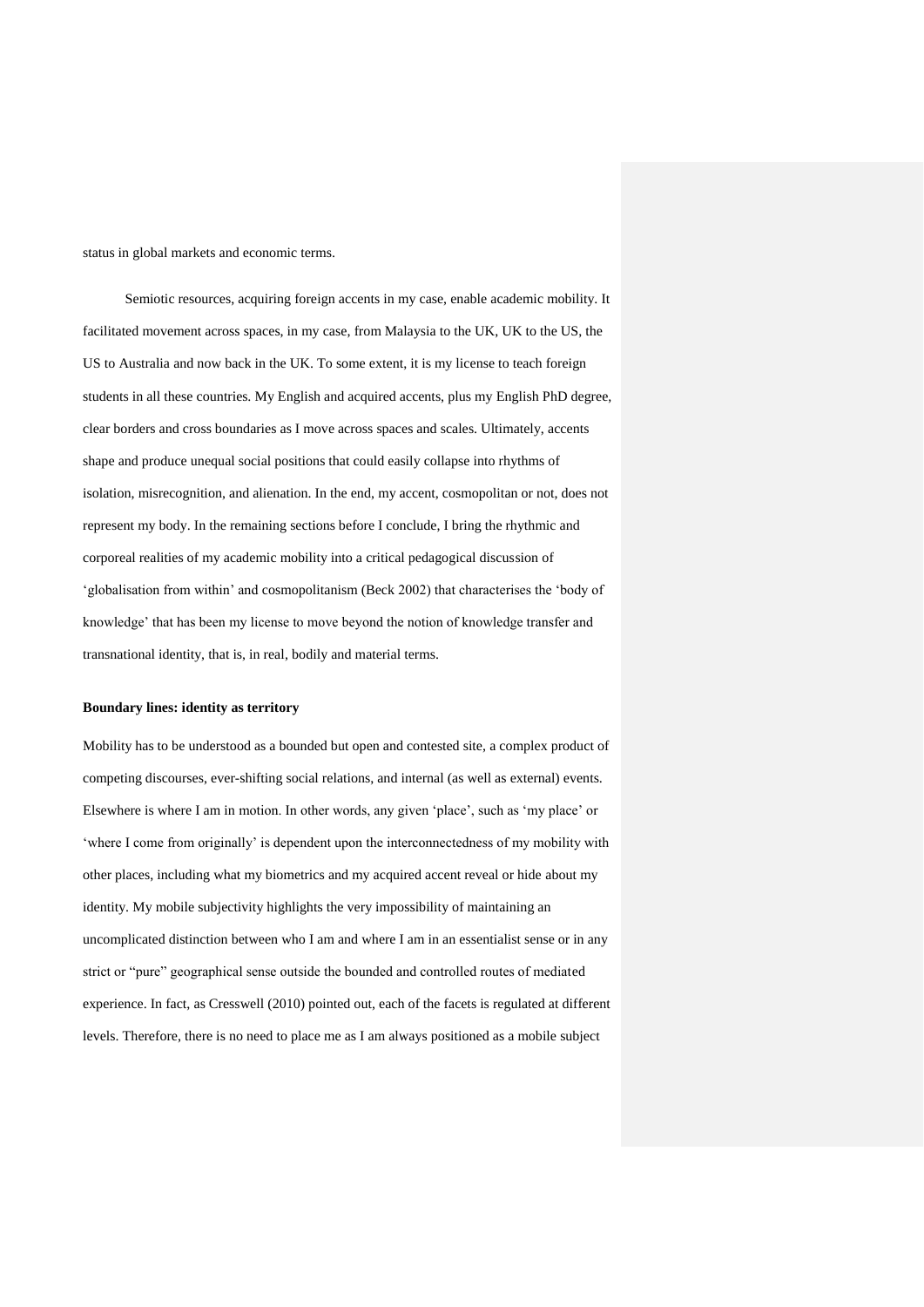necessarily excluded as the 'other within' (ie, non-UK/EU).

'It is not only the categorization of people along nationality/citizenship and thus the accident of birthplace, but also their distinctions with respect to economic utility and social adaptation that make a difference to the life chances of many individuals. Nonetheless, one of the most important meta-mechanisms ensuring the social closure of rich vs poor around the globe is legal citizenship, usually called nationality. The accident of birth into a particular country and the position of that country in the global inequality scale decide life chances to a great extent (Shachar 2009)' (Faist 2013, 1644).

Academic mobility involves a geographical relocation and an encounter not only with other ethnic groups but also an experience of difference in one's ethnicity. In such encounters, ethnic identity becomes an interplay of self-definition and the other's assignment. Hence, the politics of the body must be considered, including the unequal boundaries that it encounters in transnational and bounded spaces.

#### **Body as 'subject matter'**

In the School of Education where I teach, my embodied subjectivity and the boundaries defined by my own body challenge the grand narratives of globalisation and cosmopolitanism in terms of everyday life rhythms. As Favell (2001) argues, the everyday life patterns must be taken systematically in the old bounded world of nation-state-society. Whilst Beck (2002) would argue that the nation-state potentially restricts transnational and cosmopolitan outlook and disposition. In lectures or lessons related to globalisation and education, I become a pertinent topic and an alternative point-of-view. I become a visible evidence of otherness that insists upon the importance of family and professional structures, lifecycles, social mobilities and tacit knowledges in our deliberations and discussions about the impact of globalisation on education. I become an empirical case of an individual alongside the empirical studies of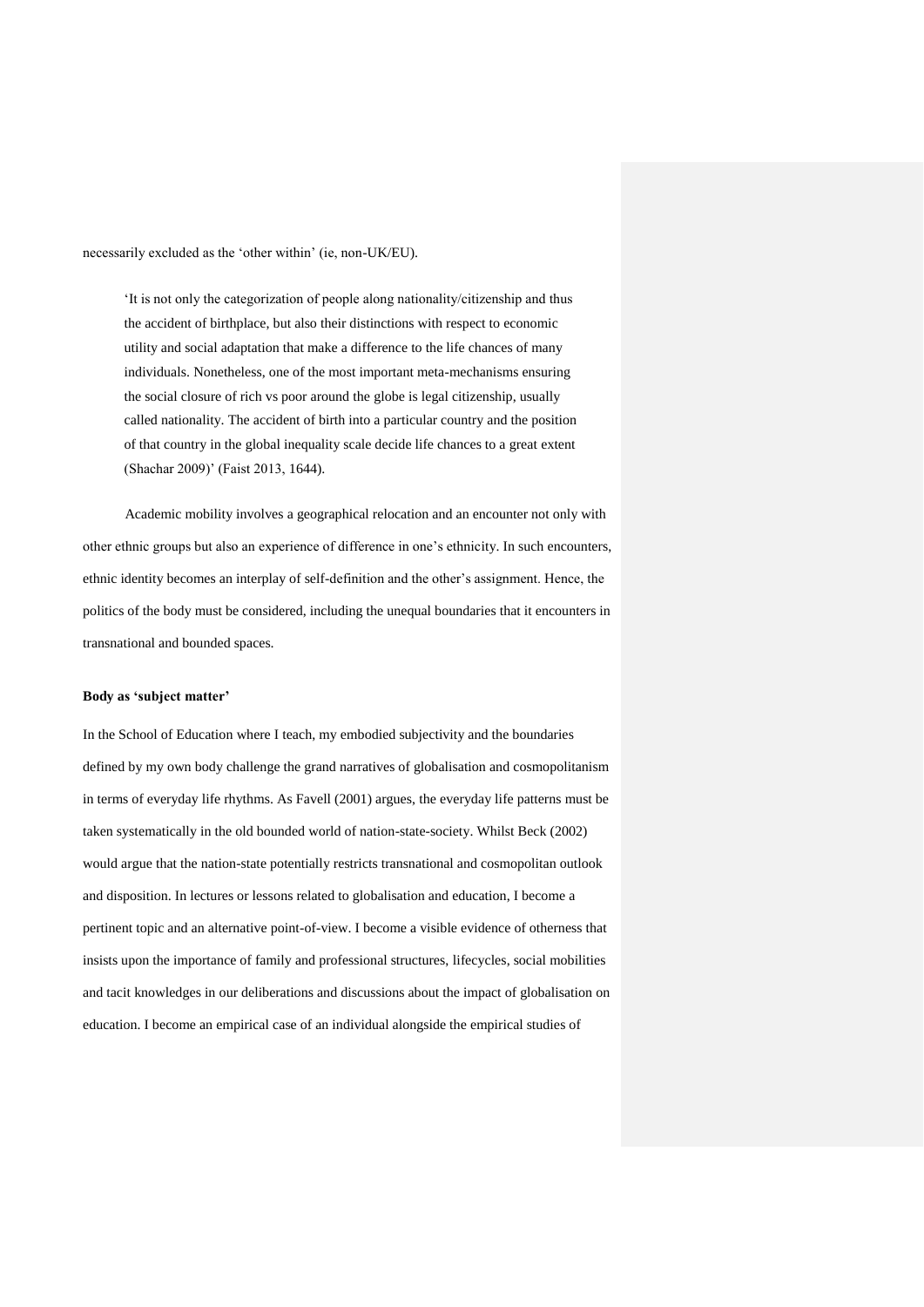other migrants (not just the elite or academic migrants) whose lives have crossed national borders.

The preceding account has provided a global, border-crossing reality that highlights everyday matters and concerns about national borders. The overemphasis on knowledge transfer and capital has paid hardly any recognition to the transfer of tacit knowledges that are not solely gained from educational qualifications (Pherali 2012) and educational achievements and expertise that would always remain hidden by one's ethnicity.

The central defining characteristic of a corporeal perspective is the creation of an 'internalised other' (Beck 2002) in a nomadic, academic existence defined by rival ways of teaching, learning and living. I become a real 'subject matter' to reflect on, understand, combine and embrace contradictory and collateral realities and rhythms. The monoglot ideology and nation-state imagination, which tend to exclude the otherness of the other (Beck, 2002), can become 'flesh' in my physical (face-to-face) encounters and engagement with students. I can be, with optimism and drive, a dialogic entry point into the process of interculturality. Beyond knowledge transfer, my bodily existence can be the point of contact to explore, for instance, the three fundamental features of Beck's cosmopolitanism (2002), namely, globality, plurality, and civility. A final critical pedagogical consideration in topics or lessons related to education studies and research is the permanent reality of how my body is unable to speak about the knowledge and experiences I possess. Hence, despite my globalised educational qualifications and achievements, I am an 'other' to my own body.

# **Conclusion**

My experiences of being a mobile academic with an alien status have had different rhythms, wherein transnational identity and knowledge transfer have been territorialised by my own body. Academic mobility does not necessarily lead to cosmopolitanism. In my case,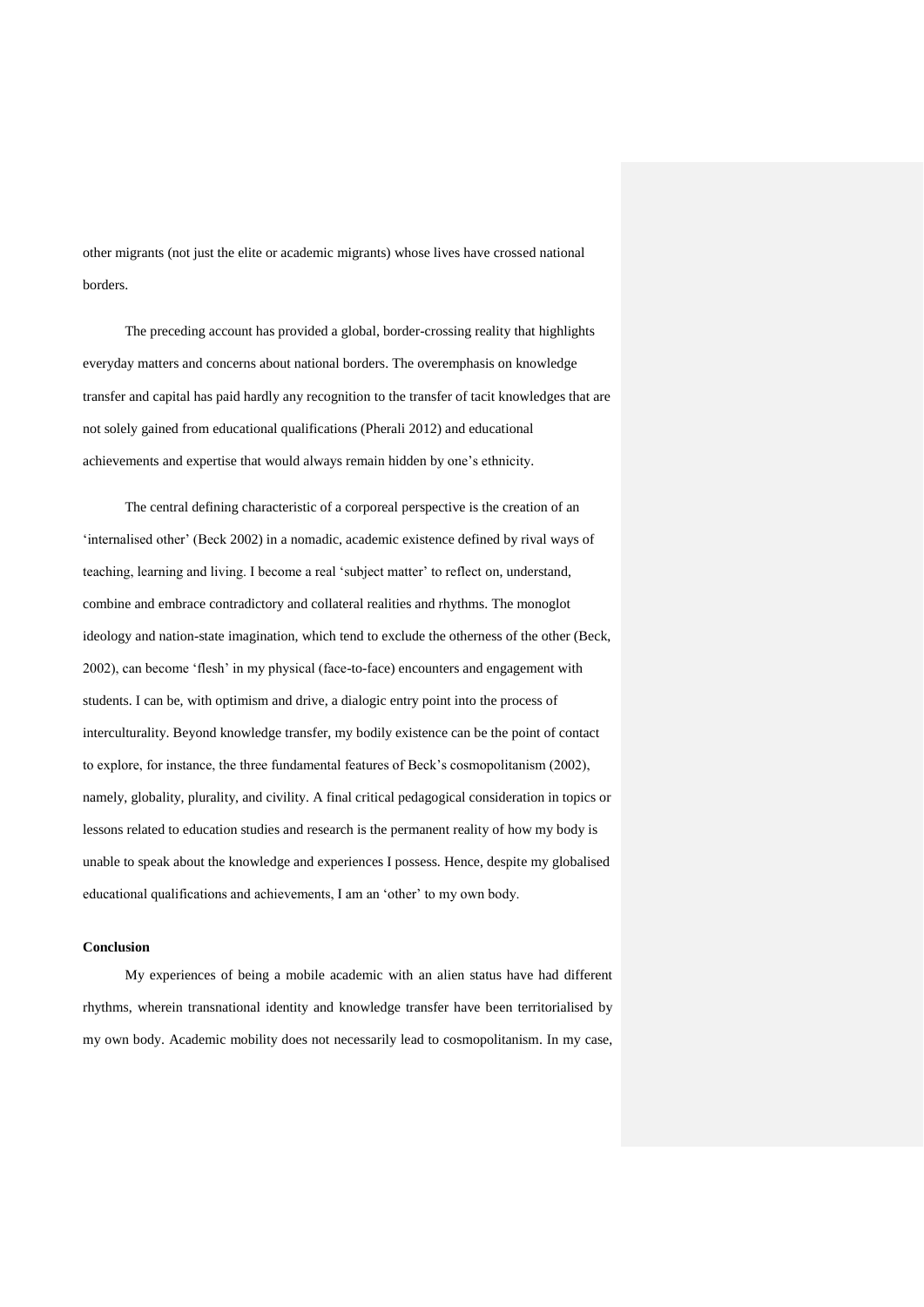my ethnic identity remains the border of otherness even when nation-state borders are blurred by my postgraduate qualifications obtained in the UK. These are important epistemological and pedagogical points that must be attended to. In the everyday account of rhythms in corporeal terms, identity is not subjectivity but territory in academic mobility. It is contingent and variable, never fully determined by myself or the transnational arrangements and requirements of institutions or nations or cultural and individual expectations. My place is ultimately not somewhere. It is *(t)here* – both here and there. A historical consideration is paramount in resisting the pressing and persistent boundedness a singular subjectivity imposes upon a mobile subject, made most poignant with the question 'where are you from *originally'*? In fact, as Cresswell (2010) pointed out, each of the facets is regulated at different levels. Therefore, there is no need to place me as I am always positioned as a mobile subject necessarily excluded as a 'non-identity' (ie, non-UK/EU). My migrant/alien status keeps me in liminal and alien places (always plural), even in those most familiar and fixed in my encounters and experiences. Spatial and temporal movements have beat, pace and frequency that are sensed but not necessarily seen as you look at me. Consequently, the politics of mobility and the nation-state ideology would always place me away from here. I have written this article as an academic researcher and a border-crosser. Mobility and knowledge transfer in corporeal terms offer an alternative understanding of globalisation and education that limits the interpretations of what has been spoken or written about academic mobility in neo-liberalist and human capital accounts. This limitation and the difference that the everyday rhythms reveal about academic mobility must be considered more closely. I would end by reiterating that as the internalised other, there is nothing transferable or transnational about my 'body' of knowledge. Ultimately, the major collateral reality of academic mobility becomes my own body, whose rhythm alienates me and positions me as the 'other within'.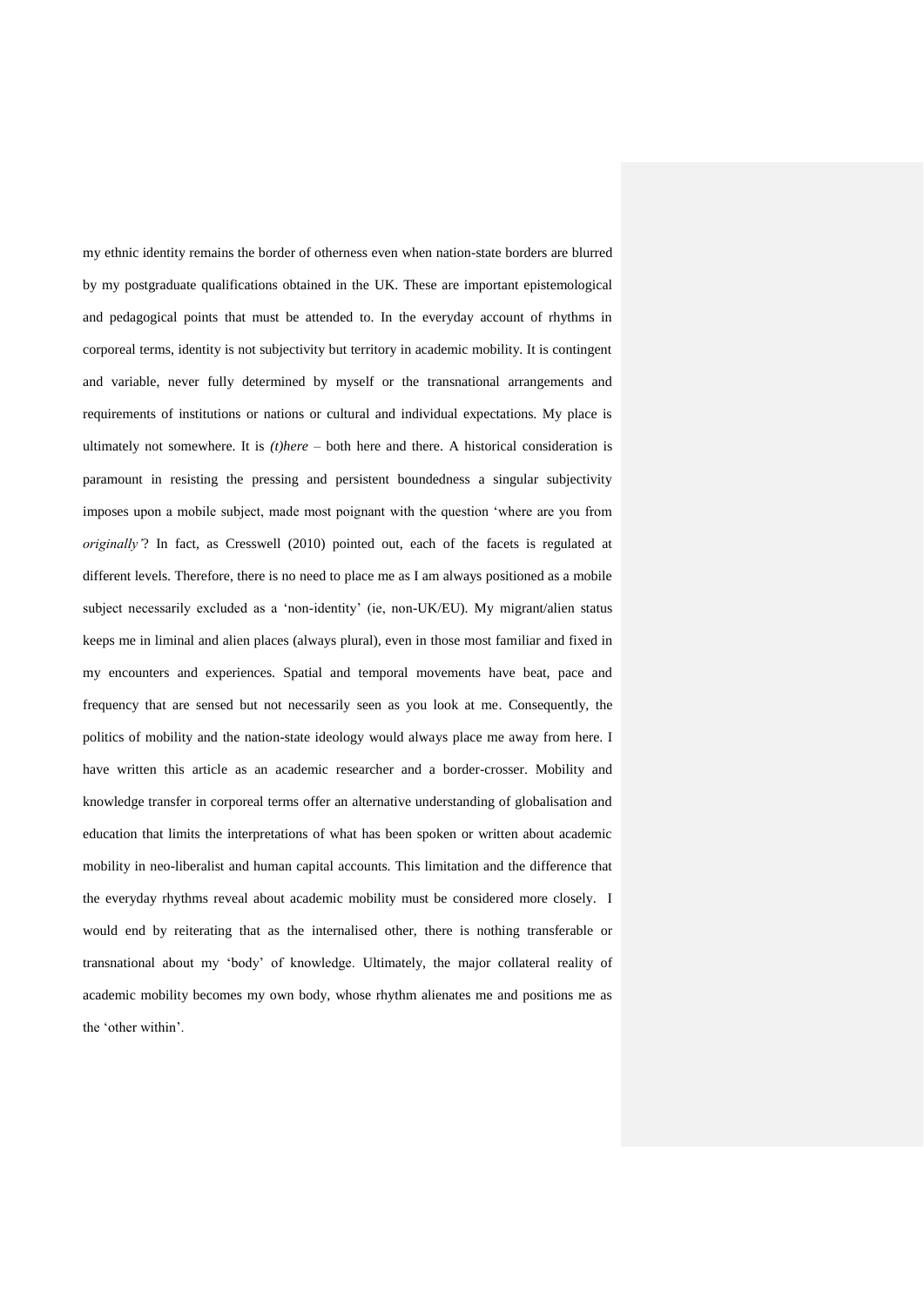## **References**

Beck, U. 2002. "The Cosmopolitan Society and its Enemies." *Theory, Culture and Society* 19, nos. (1-2): 17-44.

Butler, C. 2012. *Henri Lefebvre: Spatial Politics, Everyday Life, and the Right to the City*. Abingdon: Routledge.

Blommaert, J., J. Collins, and S. Slembrouck 2005. "Spaces of multilingualism". *Language & Communication* 25, no. (3): 197-216.

Bourdieu, P. 1992. *The logic of practice.* Cambridge: Polity Press.

Butler, C. 2012. *Henri Lefebvre: Spatial Politics, Everyday Life, and the Right to the City*. Abingdon: Routledge.

Clough, P.T. 1998. *The end(s) of ethnography: From realism to social criticism. 2nd ed*. New York, NY: Peter Lang.

Cresswell, T. 2010. 'Towards a politics of mobility". *Environment and Planning D: Society and Space* 28, no. (1): 17-31.

Davis, L. J. 1995. *Enforcing normalcy: Disability, deafness, and the body*. London: Verso.

Ellsworth, E. 2005. *Places of Learning*. London: RoutledgeFalmer.

Fahey, J., and J. Kenway 2010. "International academic mobility: problematic and possible paradigms.<sup>22</sup> *Discourse: Studies in the Cultural Politics of Education* 31, no. (5): 563-575.

Faist, T. 2013. "The mobility turn: a new paradigm for the social sciences?" *Ethnic and Racial Studies* 36, no. (11): 1637-1646.

**Formatted:** Font: Italic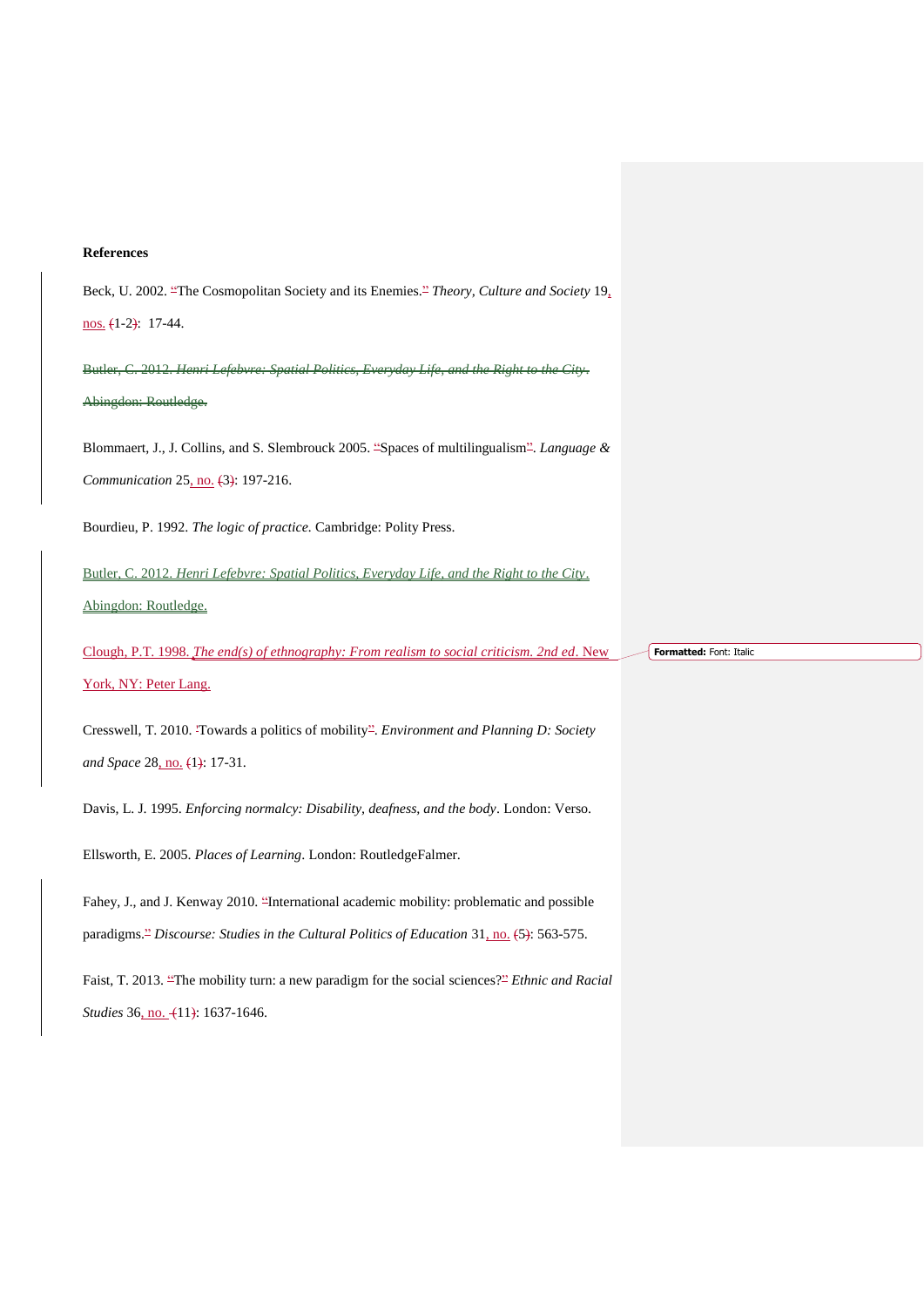Favell, A. 2001. "Migration, mobility and globaloney: metaphors and rhetoric in the sociology of globalization." *Global Networks* 1, no. (4): 389-398.

Jones, M. 2013. "Traversing No Man's Land in Search of An(Other) Identity: An Autoethnographic Account.<sup>22</sup> Journal of Contemporary Ethnography 42, no. (6): 745-768.

Khosravi, S. 2007. "The 'illegal'traveller: an auto‐ethnography of borders." *Social Anthropology* 15, no. (3): 321-334.

Kim, T. 2009. "Transnational academic mobility, internationalization and interculturality in higher education.<sup>22</sup> *Interculturality and Higher Education* 20, no. (5): 395-405.

Kim, T. 2010. "Transnational academic mobility, knowledge, and identity capital." *Discourse: Studies in the Cultural Politics of Education* 31, no. (5): 577-591.

Law, J. 2013. "Collateral realities." In *The politics of knowledge*, ed. ited by P. Baert, and F. D. Rubio, 156-178. London: Routledge.

Lefebvre, H. 2004. *Rhythmanalysis: Space, time and everyday life*. London: Bloomsbury.

Lyon, D. 2001. "Under my skin: From identification papers to body surveillance." In *Documenting individual identity: The development of state practices in the modern world*, ed.ited by J. Caplan, and J. C. Torpey, 291-310. New Jersey: Princeton University Press.

ed<del>, A. 1977. "The Choreography of Existence: Comments on Hagerstrand's Time-</del> geography and its usefulness," *Economic Geography* 53 (2): 207-221.

Pred, A. 1977. "The Choreography of Existence: Comments on Hagerstrand's Timegeography and its usefulness,. " *Economic Geography* 53, no. (2): 207-221.

Ryan, L. 2010. "Becoming Polish in London: negotiating ethnicity through migration." *Social*